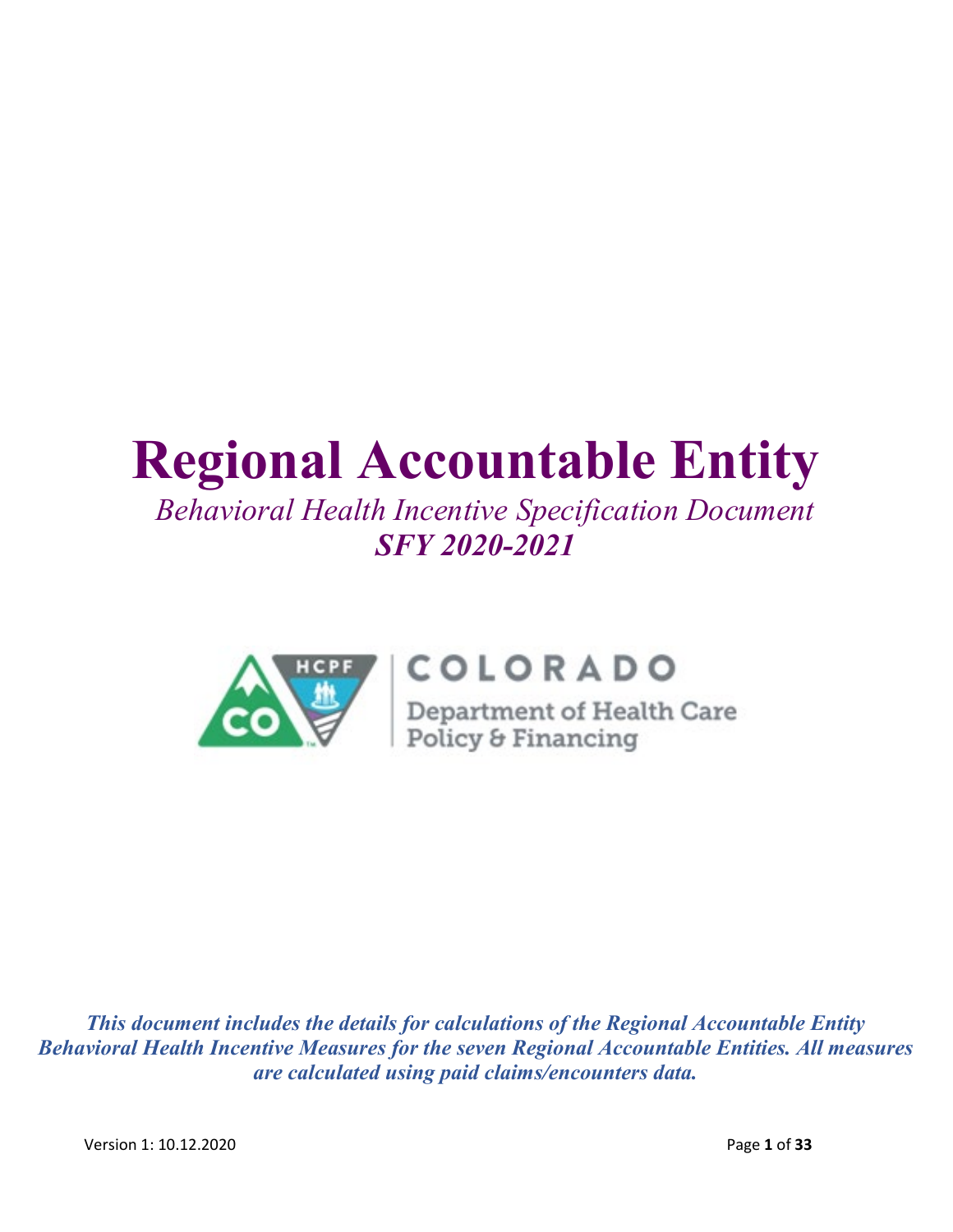# **TABLE OF CONTENTS**

| <b>Heading</b>       | <b>Description</b>                                                                             | Owner       | Page<br>#      |     |
|----------------------|------------------------------------------------------------------------------------------------|-------------|----------------|-----|
|                      | <b>Incentive funds</b><br>available for<br>completion of<br>this<br>participation<br>measure   |             |                |     |
| Program<br>Qualifier | 4% or less weighted PMPM                                                                       |             |                |     |
|                      | 2nd tier qualifying measures                                                                   |             |                |     |
| Qualifier 1          | Monthly Data Submission                                                                        | <b>RAE</b>  | $\overline{4}$ | 50% |
| Qualifier 2          | Corrective Action Plan Compliance                                                              | <b>RAE</b>  | 5              | 50% |
|                      | <b>Funding</b><br><b>Allocation</b>                                                            |             |                |     |
| Indicator 1          | <b>Engagement in Outpatient Substance Use</b><br>Disorder (SUD) Treatment                      | <b>HCPF</b> | $\overline{7}$ | 20% |
| Indicator 2          | Follow-up within 7 days of an Inpatient<br>Hospital Discharge for a Mental Health<br>Condition | <b>HCPF</b> | 12             | 20% |
| Indicator 3          | Follow-up within 7 days of an<br>Emergency Department (ED) Visit for<br>Substance Use Disorder | <b>HCPF</b> | 17             | 20% |
| Indicator 4          | Follow-Up after a Positive Depression<br>Screen                                                | <b>HCPF</b> | 22             | 20% |
| Indicator 5          | Behavioral Health Screening or<br>Assessment for Children in the Foster<br>Care System         | <b>HCPF</b> | 27             | 20% |
|                      | <b>Appendix</b>                                                                                |             |                |     |
| Appendix A           | Covered Behavioral Health Diagnosis                                                            |             | 31             |     |
| Appendix B           | Schedule for Sharing Quarterly Data                                                            |             | 32             |     |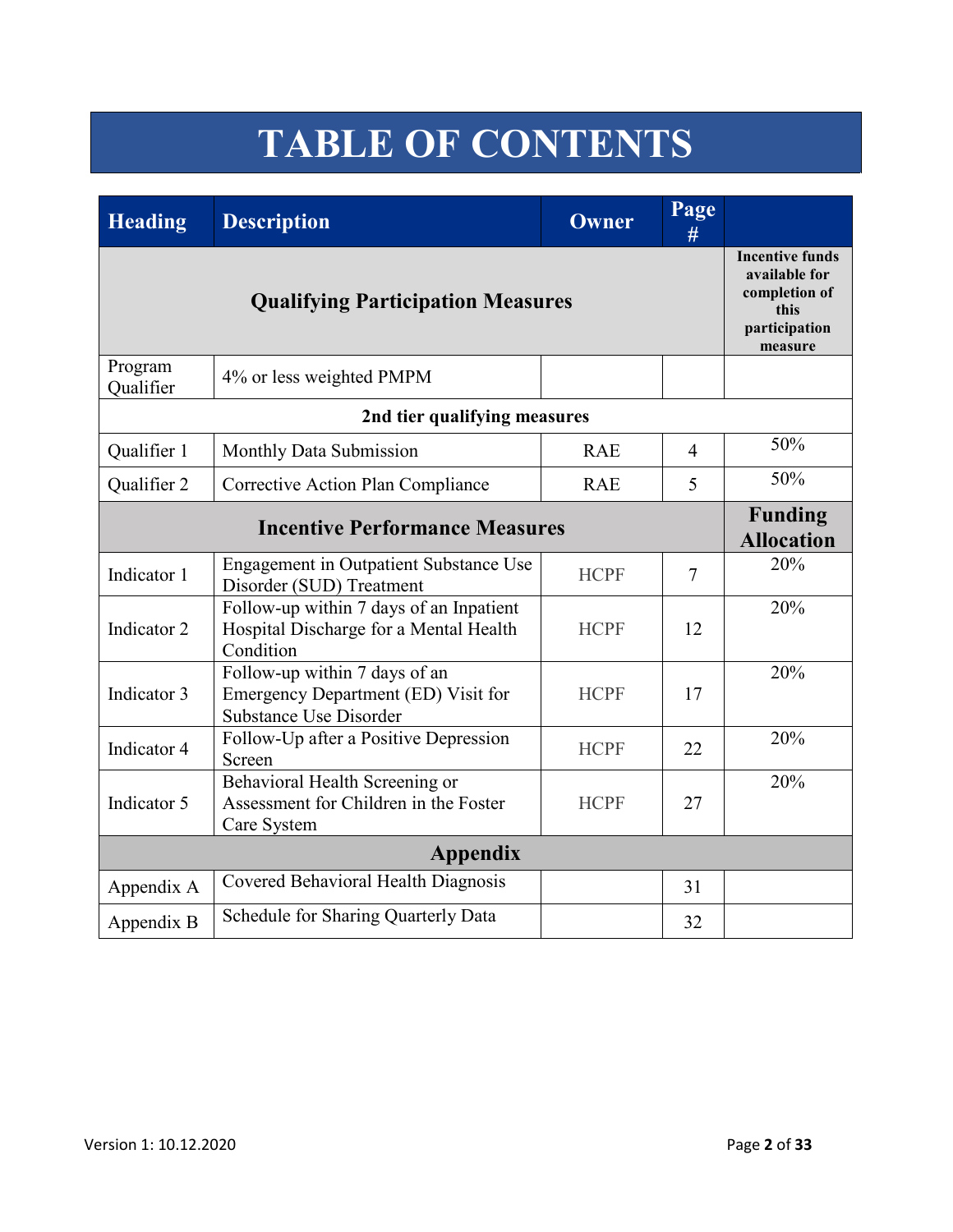| <b>Revision History</b> |                |                                         |  |  |  |  |
|-------------------------|----------------|-----------------------------------------|--|--|--|--|
| <b>Document Date</b>    | <b>Version</b> | <b>Change Description</b>               |  |  |  |  |
| 10/12/2020              | V1             |                                         |  |  |  |  |
| 5/12/2021               | V2             | <b>Updated RAE and Department Goals</b> |  |  |  |  |
|                         |                |                                         |  |  |  |  |
|                         |                |                                         |  |  |  |  |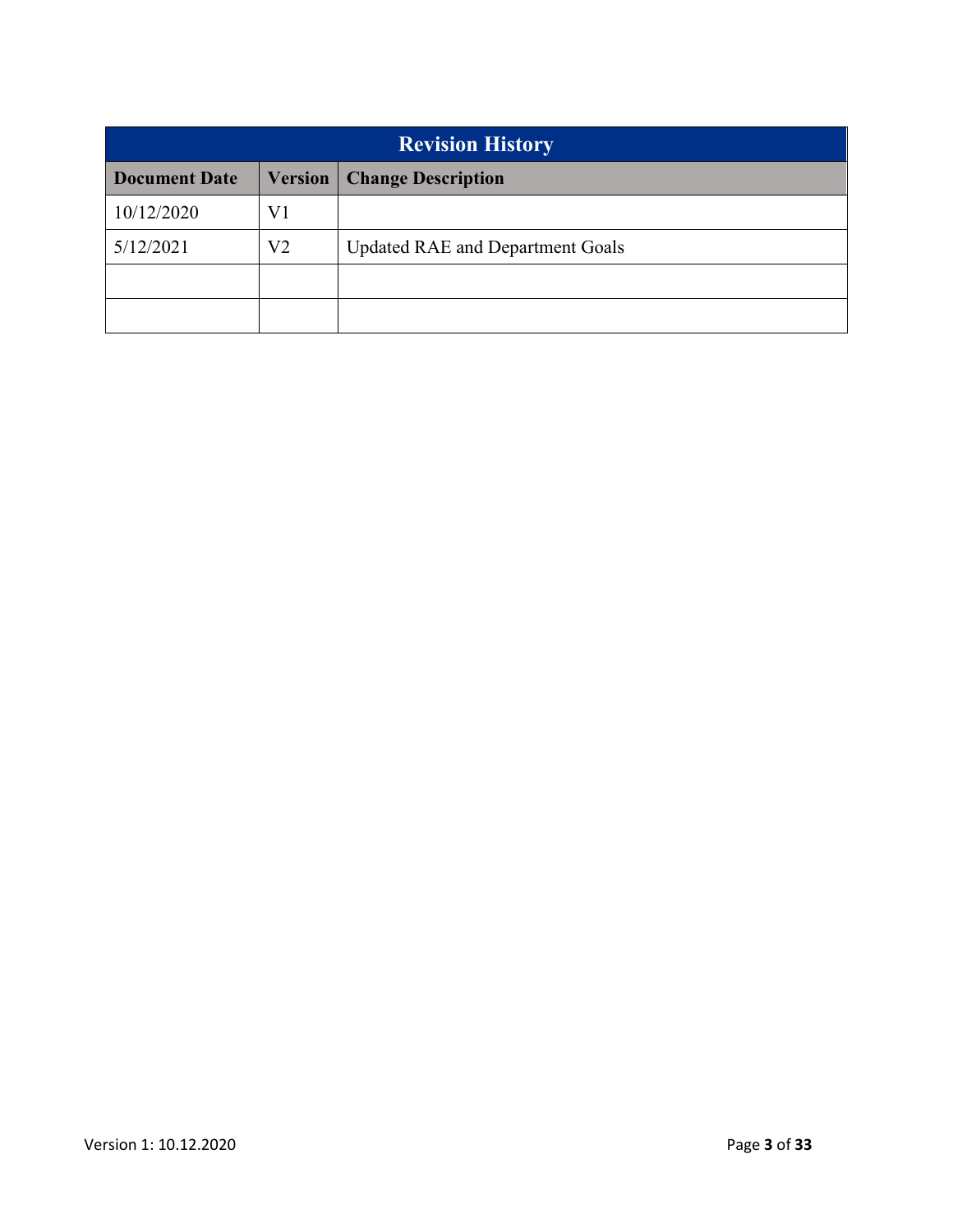# **PARTICIPATION MEASURES**

To qualify for participation in the BHIP Program, RAEs must meet the following:

1) The Contractor must manage the program such that the weighted average per-member-per-month trend is 4% or less from FY 2019-20 to FY 2020-21. The Department may, at its discretion, and with contractor consent, modify the target trend to account for underlying changes in the program's risk structure or population.

To qualify for incentive payments, RAEs must meet the following minimum performance requirements during the contract year:

- 1) Timely submission and completion of a corrective action plan submissions and activities
- 2) Timely and accurate submission of monthly encounter data

## **Qualifier 1: Monthly Data Submission**

**Description**: The number of successful months of monthly data submissions to the department.

#### **Successful monthly data submission is defined as:**

Submission of flat files that are submitted on time in accordance with the contract and meets the following flat file specifications:

- The flat file contains no lines that duplicate other lines within the submission, nor lines that duplicate lines from previous submissions
- The flat file has no missing key fields or incorrect formats.

Each monthly submission that contains only files meeting the above criteria will count towards this qualifying measure. Monthly submissions containing additional files to correct for the errors listed above, or containing additional supplemental files, will not count towards the qualifying measure.

**Data Source**: Encounter Submission through RAE flat files, using dates August 2019 through July 2020.

**Benchmark**: To receive 100% of the qualifying measure, the plan must have at least 10 months of successful monthly data submissions. For each month below the 10 months of successful submissions, the plan will lose a portion of the qualifying measure. For 8-9 months of successful submissions, the plan will lose 10% of the measure for each month below 10. For months below 8, the plan will lose the remainder of the qualifying measure. Thus, the schedule for this measure is as follows:

• 10-12 successful months of data submissions  $-100\%$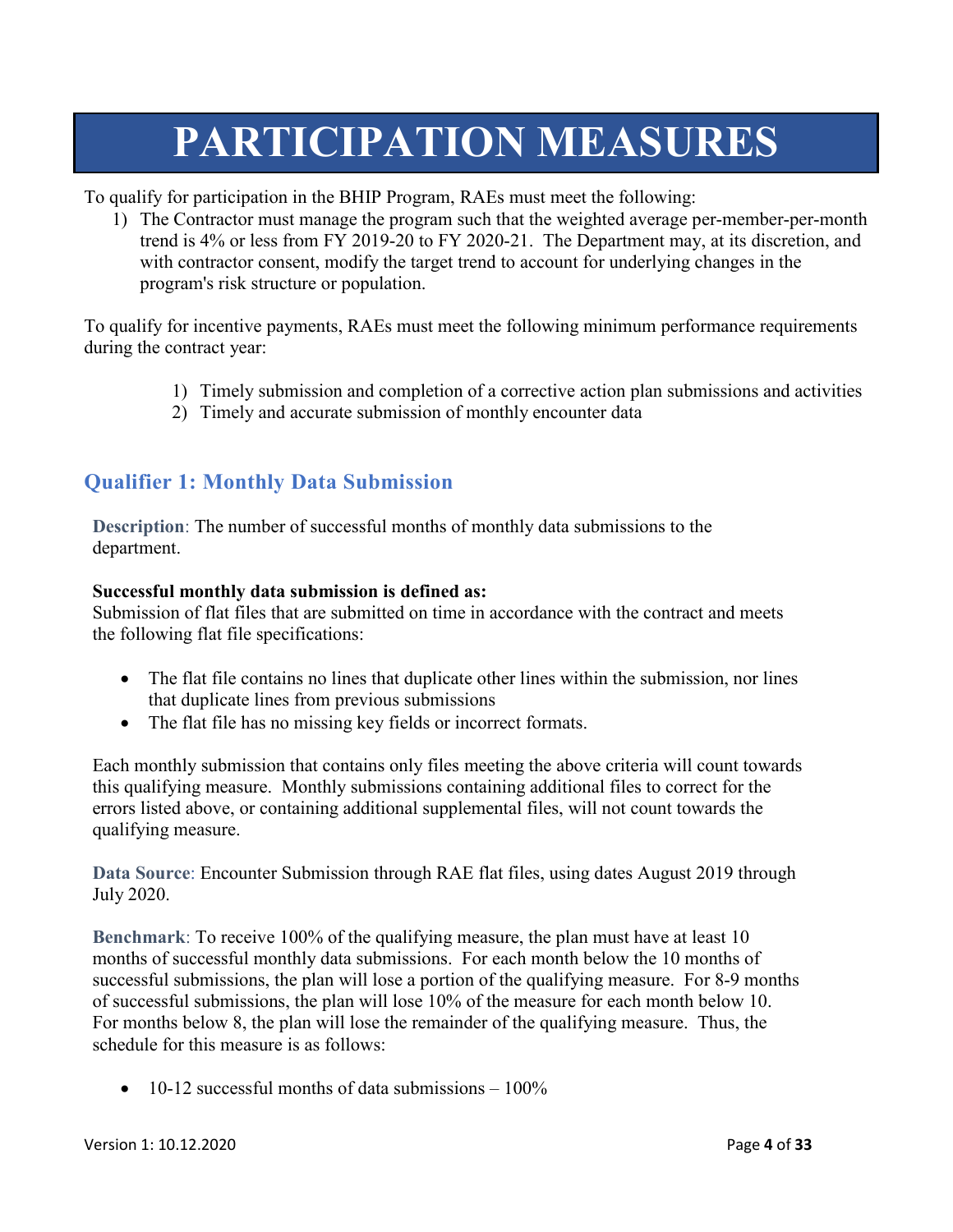- 9 successful months of data submissions  $-90\%$
- 8 successful months of data submissions  $-80\%$
- 7 or less successful months of data submissions  $-0\%$

## **Qualifier 2: Corrective Action Plan Compliance**

**Description:** All corrective action plan submissions and activities shall be in accordance with the provisions of the Contract, for the duration of the Contract term.

#### **To qualify for the portion of the overall incentive funds allocated for this participation measure, the Contractor shall demonstrate 100% compliance.**

According to the corrective action plan (CAP) process, there are specific steps to ensure plans are a 100% compliant that are coordinated by the Departments EQRO, they are:

- o The plan must submit the CAP within the timeframe given (30 days)
- o The CAP must be approved by the Department -
- o The CAP must be completed within the allowed timeframe outlined in the CAP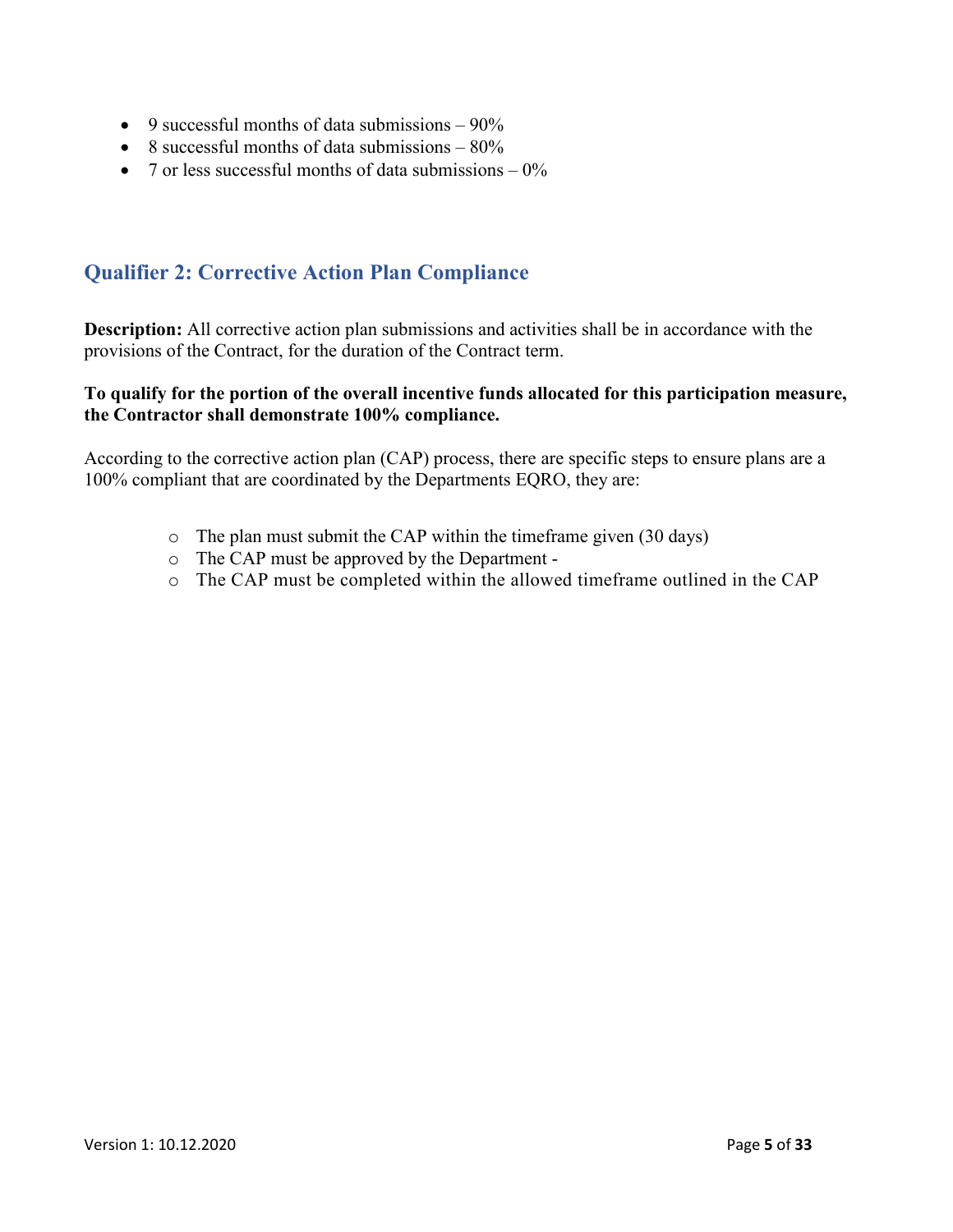# **INCENTIVE MEASURES**

| <b>FY2019-2020 Performance</b> |         |                |                |                          |                |                |        |                  |  |
|--------------------------------|---------|----------------|----------------|--------------------------|----------------|----------------|--------|------------------|--|
|                                |         |                |                |                          |                |                |        | <b>HCPF</b>      |  |
| Indicator                      | R1      | R <sub>2</sub> | R <sub>3</sub> | R <sub>4</sub>           | R <sub>5</sub> | R <sub>6</sub> | R7     | Performance      |  |
|                                | 41.72%  | 42.34%         | 38.84%         | 38.98%                   | 31.19%         | 35.29%         | 46.37% | 38.84%           |  |
| $\overline{2}$                 | 47.66%  | 74.23%         | 64.71%         | 79.61%                   | 71.20%         | 73.69%         | 77.93% | 68.71%           |  |
| 3                              | 30.85%  | 39.25%         | 31.97%         | 43.83%                   | 37.85%         | 37.42%         | 35.41% | 36.02%           |  |
| $4 - Gate$                     | 17.11\% | 3.88%          | 28.45%         | 41.17%                   | 7.46%          | 29.13%         | 67.71% | 29.05%           |  |
| $\overline{4}$                 | 51.47%  | 53.25%         | 41.50%         | 42.87%                   | 34.64%         | 45.87%         | 61.75% | 51.94%           |  |
| 5                              | 13.57%  | 23.00%         | 12.17%         | 27.78%                   | 23.70%         | 20.79%         | 21.51% | 19.99%           |  |
|                                |         |                |                | <b>FY2020-2021 Goals</b> |                |                |        |                  |  |
| Indicator                      | R1      | R <sub>2</sub> | R <sub>3</sub> | R <sub>4</sub>           | R <sub>5</sub> | R <sub>6</sub> | R7     | <b>HCPF</b> Goal |  |
|                                | 42.65%  | 43.20%         | 40.05%         | 40.18%                   | 33.17%         | 36.86%         | 46.83% | 51%              |  |
| $\overline{2}$                 | 51.65%  | 75.65%         | 67%            | 80.41%                   | 72.84%         | 75.08%         | 78.90% | 87.58%           |  |
| 3                              | 32.59%  | 40.14%         | 33.59%         | 44.27%                   | 38.89%         | 38.5%          | 36.69% | 48.22%           |  |
| $4 - Gate$                     | 22.85%  | 10.94%         | 33.05%         | 44.5%                    | 14.16%         | 33.66%         | 68.39% | 74.48%           |  |
| 4                              | 53.12%  | 54.71%         | 44.15%         | 45.38%                   | 37.97%         | 48.07%         | 62.37% | 67.93%           |  |
| 5                              | 15.26%  | 23.76%         | 14.01%         | 28.06%                   | 24.38%         | 21.77%         | 22.42% | 30.56%           |  |

# **Regional Baselines and Department Goals for Incentive Measures\*:**

\*Goals will be updated in early spring when final data for FY 19-20 is available and validated.

HCPF Goals were developed using the top performer (identified in green in the table above) using this equation:

## **(top performer) + (10% of top performer) = HCPF Goal**

Each RAE will be responsible for closing their performance gap (between SFY 18-19 performance and the identified HCPF Goal) by 10% during the performance year (SFY 19-20). Please see the example below.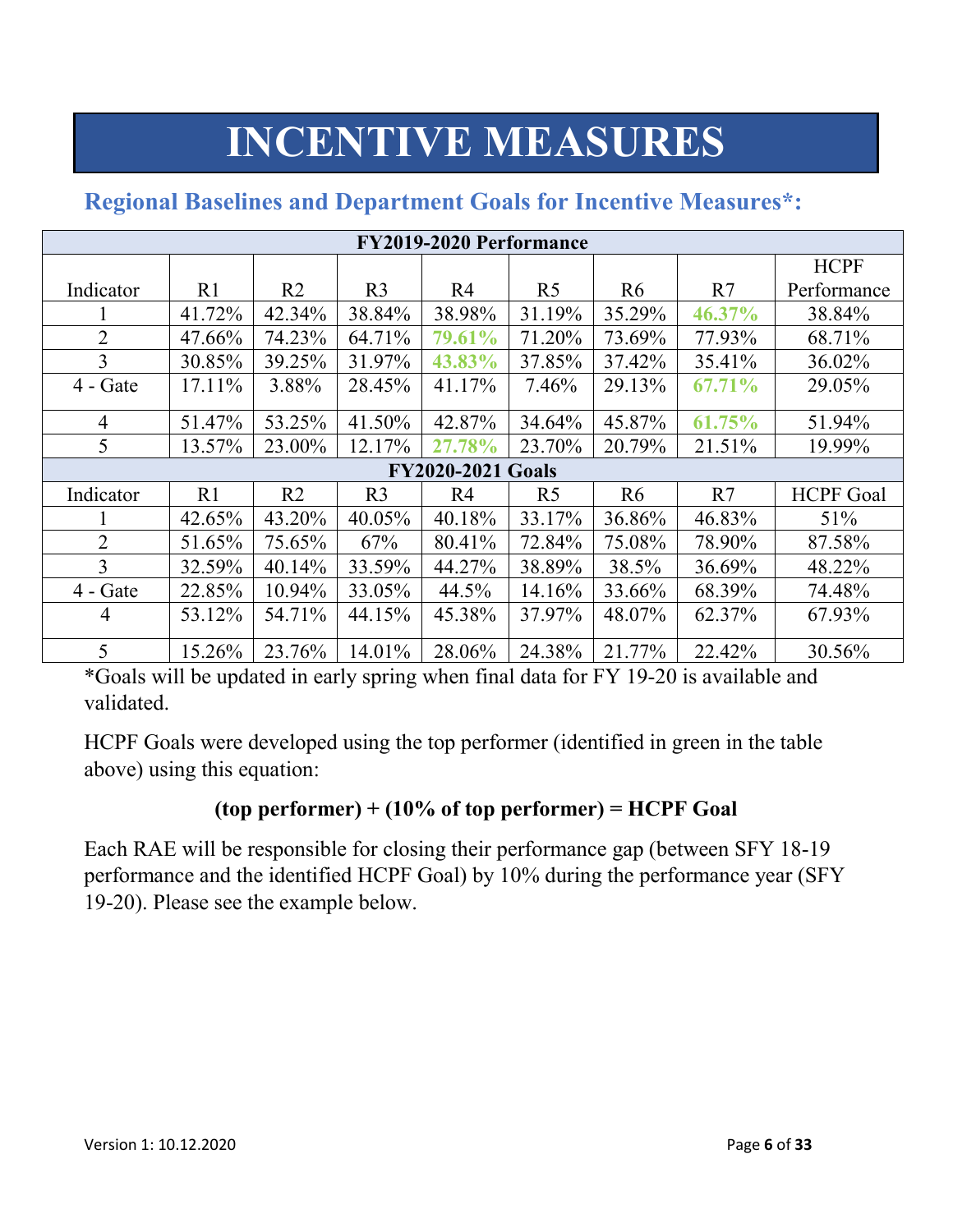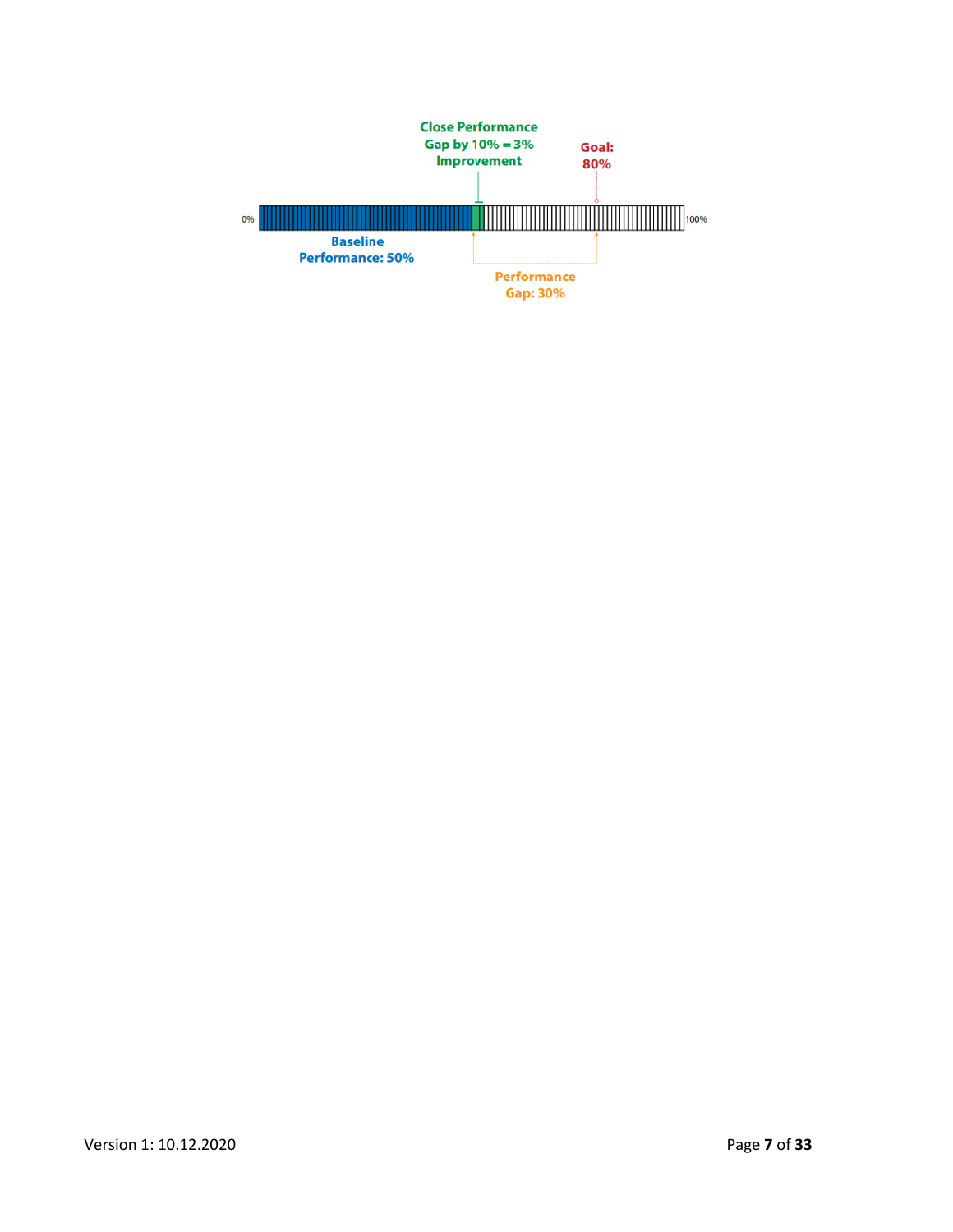# **Indicator 1: Engagement in Outpatient Substance Use Disorder (SUD) Treatment**

### Measure Description

The percentage of members who had two or more outpatient services for a primary diagnosis of SUD on or within 30 days of their first episode of substance use disorder treatment.

Measurement Period

Triggering event: July 1, 2020 to June 1, 2021

Full measurement period: July 1, 2020 to June 30, 2021

Denominator

Members will be included in the denominator if they are enrolled in the ACC and received an intake service for a primary covered SUD diagnosis (see Appendix A). For an outpatient visit, or intensive outpatient visit use the first date of service to determine the intake date. For an episode of detoxification use the last date of the first detox episode to determine the intake date.

| <b>Condition</b><br><b>Description</b>                                            | #<br><b>Event</b> | <b>Detailed Criteria</b>                                                                                                                                                                                                                                             | <b>Criteria</b><br><b>Connector</b> | <b>Timeframe</b>                   |
|-----------------------------------------------------------------------------------|-------------------|----------------------------------------------------------------------------------------------------------------------------------------------------------------------------------------------------------------------------------------------------------------------|-------------------------------------|------------------------------------|
| Enrolled in the ACC                                                               | 1                 |                                                                                                                                                                                                                                                                      | and                                 | During<br>evaluation<br>period     |
|                                                                                   |                   | <b>Codes to Identify Detoxification</b>                                                                                                                                                                                                                              |                                     |                                    |
|                                                                                   |                   | S3005, T1007, T1019, T1023                                                                                                                                                                                                                                           | or                                  |                                    |
|                                                                                   |                   | <b>Codes to Identify Outpatient or Intensive</b><br><b>Outpatient Visit</b>                                                                                                                                                                                          |                                     |                                    |
|                                                                                   |                   | <b>HCPCS</b>                                                                                                                                                                                                                                                         |                                     |                                    |
| Initiated treatment for a<br>primary Covered SUD<br>diagnosis (see Appendix<br>A) | $\mathbf{1}$      | G0176, G0177, H0001, H0002,<br>H0004, H0005, H0007, H0015,<br>H0020, H0022, H0031, H0033,<br>H0034, H0035, H0036, H0037,<br>H0039, H0040, H2000, H2001,<br>H2011, H2012, H2013, H2014,<br>H2015, H2016, H2017, H2018,<br>H2035, H2036, S9480, S9485,<br>T1006, T1012 | <b>or</b>                           | During the<br>evaluation<br>period |
|                                                                                   |                   | <b>CPT</b>                                                                                                                                                                                                                                                           |                                     |                                    |
|                                                                                   |                   | 99202, 99203, 99204, 99205,                                                                                                                                                                                                                                          |                                     |                                    |
|                                                                                   |                   | 99211, 99212, 99213, 99214,                                                                                                                                                                                                                                          |                                     |                                    |
|                                                                                   |                   | 99215, 99217, 99218, 99219,                                                                                                                                                                                                                                          |                                     |                                    |
|                                                                                   |                   | 99220, 99221, 99222, 99223,<br>99231, 99232, 99233, 99238,                                                                                                                                                                                                           |                                     |                                    |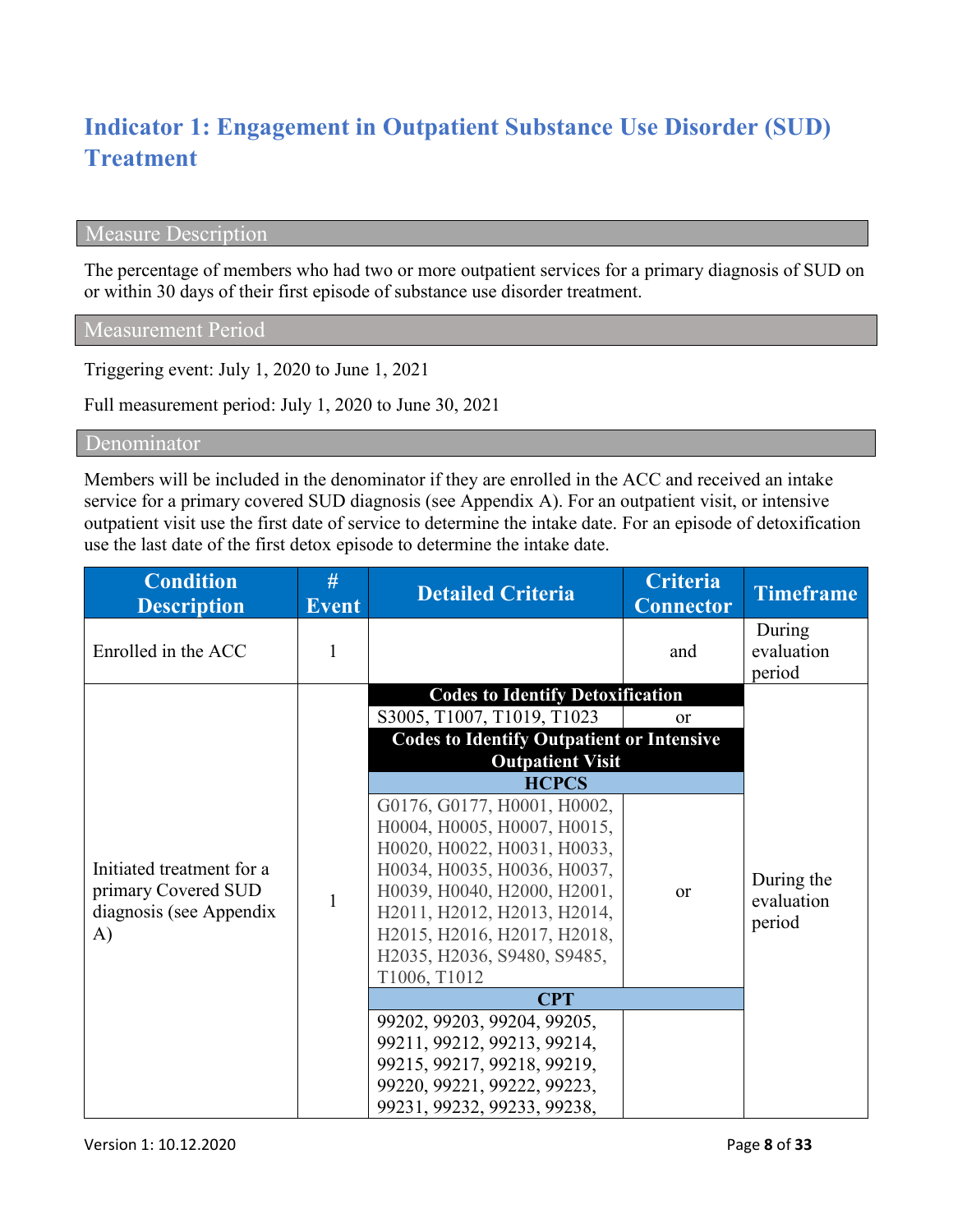| 99239, 99251, 99252, 99253, |  |
|-----------------------------|--|
| 99254, 99255, 99242, 99242, |  |
| 99243, 99244, 99245, 99341, |  |
| 99342, 99343, 99344, 99345, |  |
| 99347, 99348, 99349, 99350, |  |
| 90791, 90792, 90832, 90833, |  |
| 90834, 90836, 90837, 90838, |  |
| 90839, 90840, 90847, 90849, |  |
| 90853, 90875, 90876         |  |

#### Population Exclusions

Members are excluded if there is previous substance use treatment history in the past 60 days.

#### Numerator

Members in the denominator who have had at least two or more outpatient visits or intensive outpatient encounters with any primary SUD diagnosis (see Appendix A) on or within 30 days after the date of the initiation encounter (inclusive). Multiple engagement visits may occur on the same day.

#### *Notes:*

- 1. Do not count events that include inpatient detoxification or detoxification codes (see table below) when identifying engagement of SUD treatment.
- 2. Billing provider type is only used on FFS data for the calculation of this metric.

| <b>Condition</b><br><b>Description</b>                                                                                                          | #<br><b>Event</b> | <b>Detailed Criteria</b>                                                                                                                                                         |                      |                                                                                  | <b>Criteria</b><br><b>Connector</b> | <b>Timeframe</b>                                   |
|-------------------------------------------------------------------------------------------------------------------------------------------------|-------------------|----------------------------------------------------------------------------------------------------------------------------------------------------------------------------------|----------------------|----------------------------------------------------------------------------------|-------------------------------------|----------------------------------------------------|
| <b>Members</b><br>included in the<br>denominator                                                                                                |                   |                                                                                                                                                                                  |                      |                                                                                  | and                                 | During<br>evaluation<br>period                     |
| Two or more<br>outpatient visits<br>with a PCMP                                                                                                 |                   | 90791, 90832, 90834, 90837, 90846,<br>90847                                                                                                                                      |                      |                                                                                  | <b>or</b>                           | Within 30<br>days after<br>initiation<br>encounter |
| Two or more<br>outpatient visits<br>or intensive<br>outpatient<br>encounters with<br>a primary<br>covered SUD<br>diagnosis (see<br>Appendix A). |                   | <b>Codes to Identify Outpatient or Intensive Outpatient</b><br><b>HCPC</b><br>G0176, G0177,<br>H0001, H0002,<br>H0004, H0005,<br>H0007, H0015,<br>H0020, H0022,<br>H0031, H0033, | <b>Visit</b><br>with | <b>Billing</b><br><b>Provider</b><br><b>Type</b><br>63, 64,<br>37, 35,<br>38, 25 | <sub>or</sub>                       | Within 30<br>days after<br>initiation<br>encounter |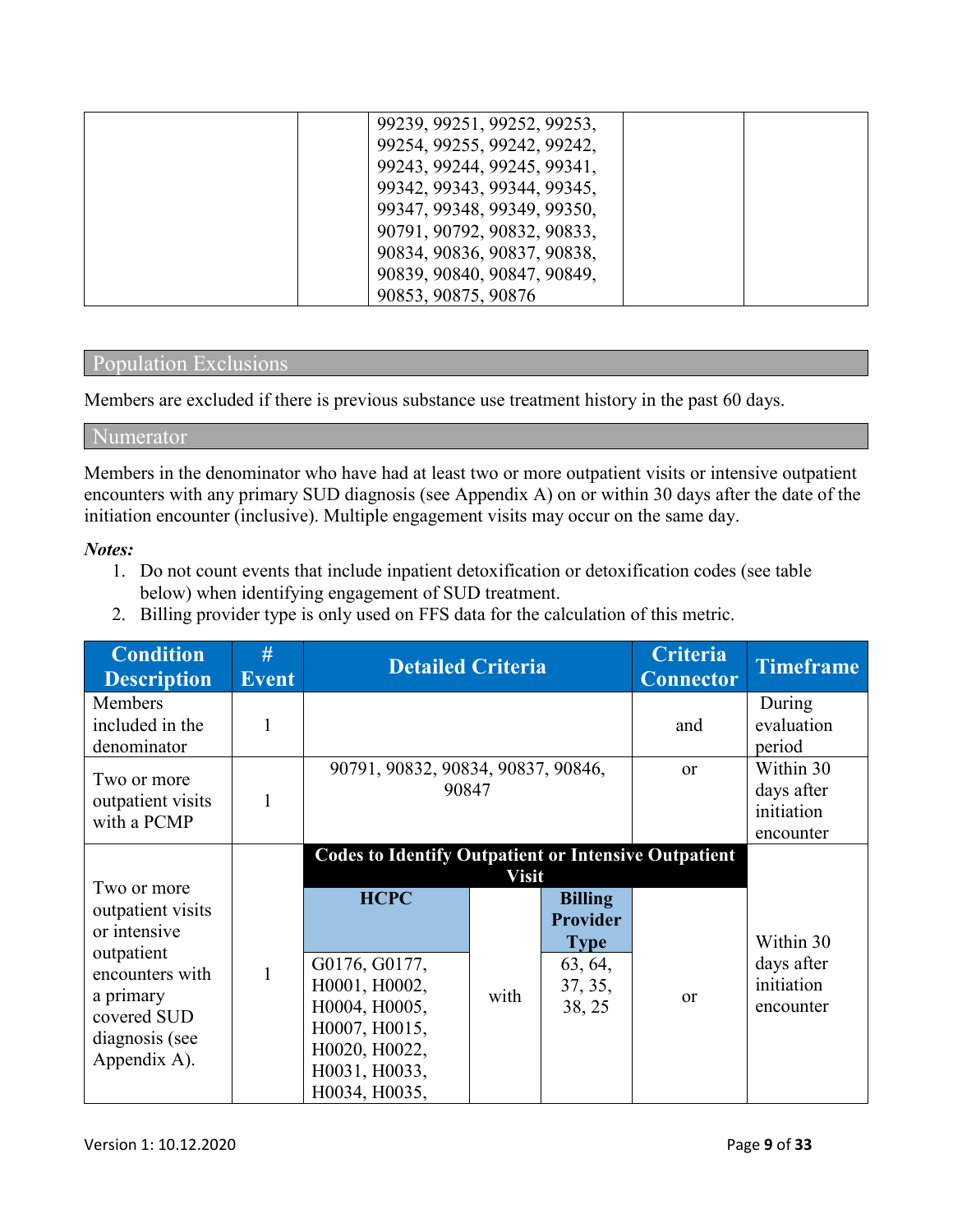|  | H0036, H0037,                                                 |                         |                                      |    |            |
|--|---------------------------------------------------------------|-------------------------|--------------------------------------|----|------------|
|  | H0038, H0039,                                                 |                         |                                      |    |            |
|  | H0040, H2000,                                                 |                         |                                      |    |            |
|  | H2001, H2011,                                                 |                         |                                      |    |            |
|  | H2012, H2013,                                                 |                         |                                      |    |            |
|  | H2014, H2015,                                                 |                         |                                      |    |            |
|  | H2016, H2017,                                                 |                         |                                      |    |            |
|  | H2018, H2035,                                                 |                         |                                      |    |            |
|  | H2036, S9480,                                                 |                         |                                      |    |            |
|  | S9485, T1006,                                                 |                         |                                      |    |            |
|  | T1012                                                         |                         |                                      |    |            |
|  | <b>CPT</b>                                                    |                         | <b>Billing</b>                       |    |            |
|  |                                                               |                         | <b>Provider</b>                      |    |            |
|  |                                                               |                         | <b>Type</b>                          |    |            |
|  | 99202-99205,                                                  |                         | 63, 64,                              |    |            |
|  | 99211-99215,                                                  |                         | 37, 35,                              |    |            |
|  | 99217-99220,                                                  |                         | 38, 25                               |    |            |
|  | 99221-99223,                                                  |                         |                                      |    |            |
|  | 99231-99233,                                                  |                         |                                      |    |            |
|  | 99238, 99239,                                                 |                         |                                      |    |            |
|  | 99251-99255,                                                  | With                    |                                      | or |            |
|  | 99242-99245,                                                  |                         |                                      |    |            |
|  | 99341-99345,                                                  |                         |                                      |    |            |
|  | 99347-99350,                                                  |                         |                                      |    |            |
|  | 90791, 90792,                                                 |                         |                                      |    |            |
|  | 90832-90834,                                                  |                         |                                      |    |            |
|  | 90836-90840,                                                  |                         |                                      |    |            |
|  | 90847, 90849,                                                 |                         |                                      |    |            |
|  | 90853, 90875,                                                 |                         |                                      |    |            |
|  | 90876                                                         |                         |                                      |    |            |
|  |                                                               | <b>UB Revenue Codes</b> |                                      |    |            |
|  |                                                               |                         |                                      |    |            |
|  |                                                               |                         |                                      |    |            |
|  | The organization does not need to determine practitioner type |                         |                                      |    |            |
|  | for follow-up visits identified by the following UB Revenue   |                         |                                      |    |            |
|  | codes. Visits identified by the following Revenue codes must  |                         |                                      |    | Within 30  |
|  | be used in conjunction with any primary covered Substance     |                         |                                      |    | days after |
|  |                                                               |                         | Use diagnosis code (see Appendix A). |    | initiation |
|  | <b>Revenue Code</b>                                           |                         | <b>Billing</b>                       |    | encounter  |
|  |                                                               |                         | <b>Provider</b>                      |    |            |
|  |                                                               | with                    | <b>Type</b>                          |    |            |
|  | 0529, 0900, 0914,                                             |                         | 01                                   | or |            |
|  | 0915                                                          |                         |                                      |    |            |
|  |                                                               |                         |                                      |    |            |
|  | UB Revenue Code 0900 with the following                       |                         |                                      |    | Within 30  |
|  |                                                               |                         |                                      |    | days after |
|  |                                                               |                         |                                      |    |            |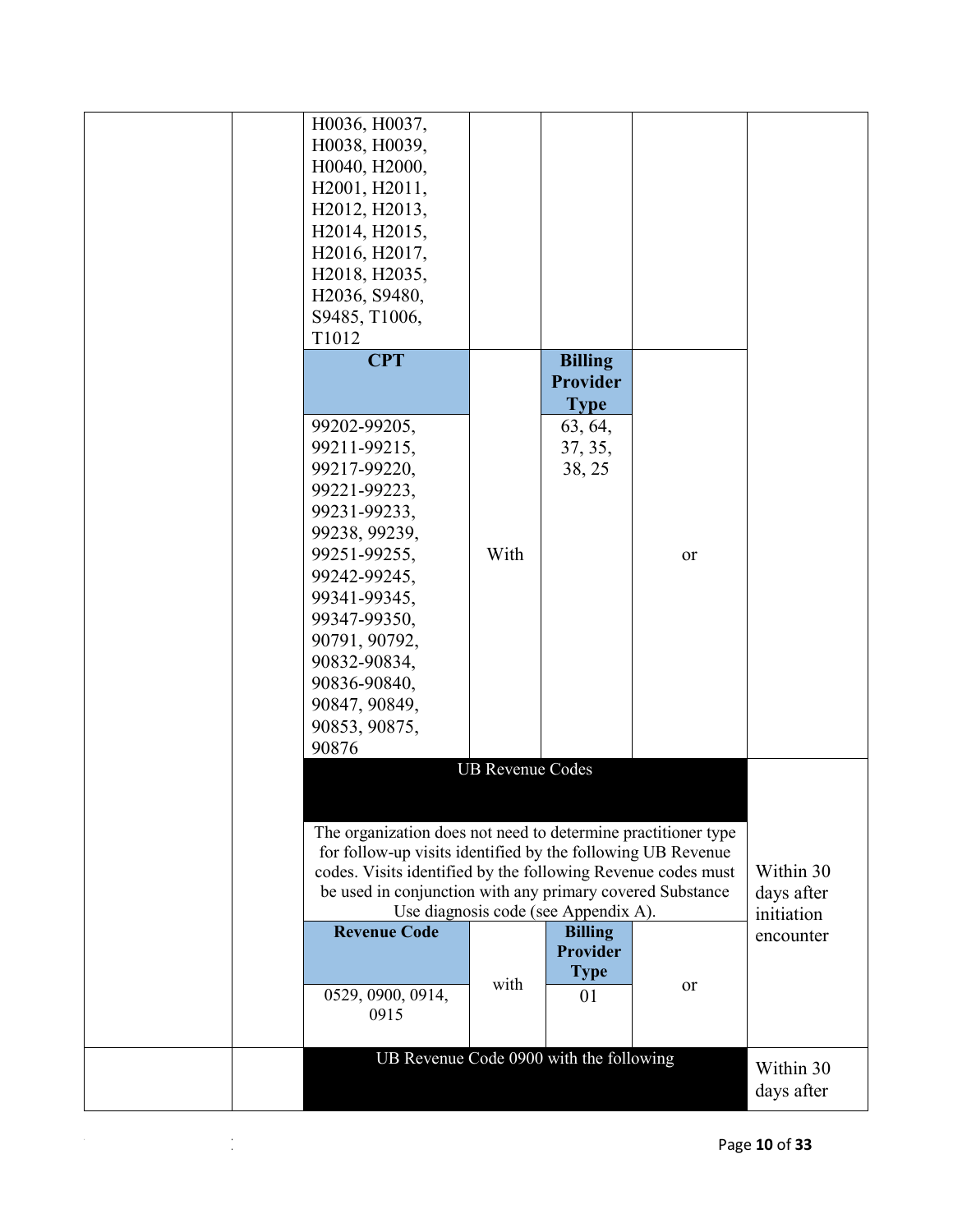| <b>CPT/HCPC</b>                |      | <b>Billing</b>  |    | initiation |
|--------------------------------|------|-----------------|----|------------|
|                                |      | <b>Provider</b> |    | encounter  |
|                                |      | <b>Type</b>     |    |            |
| G0176, G0177,                  |      | 32, 45          |    |            |
| H0001, H0002,                  |      |                 |    |            |
| H0004, H0005,                  |      |                 |    |            |
| H0007, H0015,                  |      |                 |    |            |
| H0020, H0022,                  |      |                 |    |            |
| H0031, H0033,                  |      |                 |    |            |
| H0034, H0035,                  |      |                 |    |            |
| H0036, H0037,                  |      |                 |    |            |
| H0038, H0039,                  |      |                 |    |            |
| H0040, H2000,                  |      |                 |    |            |
| H2001, H2011,                  |      |                 |    |            |
| H2012, H2013,                  |      |                 |    |            |
| H2014, H2015,                  | with |                 | or |            |
| H2016, H2017,                  |      |                 |    |            |
| H2018, H2035,                  |      |                 |    |            |
| H2036, S9480,                  |      |                 |    |            |
| S9485, T1006, T1012            |      |                 |    |            |
| 99202-99205, 99211-            |      |                 |    |            |
| 99215, 99217-99220,            |      |                 |    |            |
| 99221-99223, 99231-            |      |                 |    |            |
| 99233, 99238,                  |      |                 |    |            |
| 99239, 99251-99255,            |      |                 |    |            |
| 99242-99245, 99341-            |      |                 |    |            |
| 99345, 99347-99350,            |      |                 |    |            |
| 90791, 90792,                  |      |                 |    |            |
| 90832-90834, 90836-            |      |                 |    |            |
| 90840, 90847,<br>90849, 90853, |      |                 |    |            |
| 90875, 90876                   |      |                 |    |            |

# Continuous Enrollment Criteria

Members must be continuously enrolled in the ACC on the date of intake through 30 days after the intake date, with no gaps.

### Data Source

RAE claims/encounter systems

FFS Claims

Calculation of Measure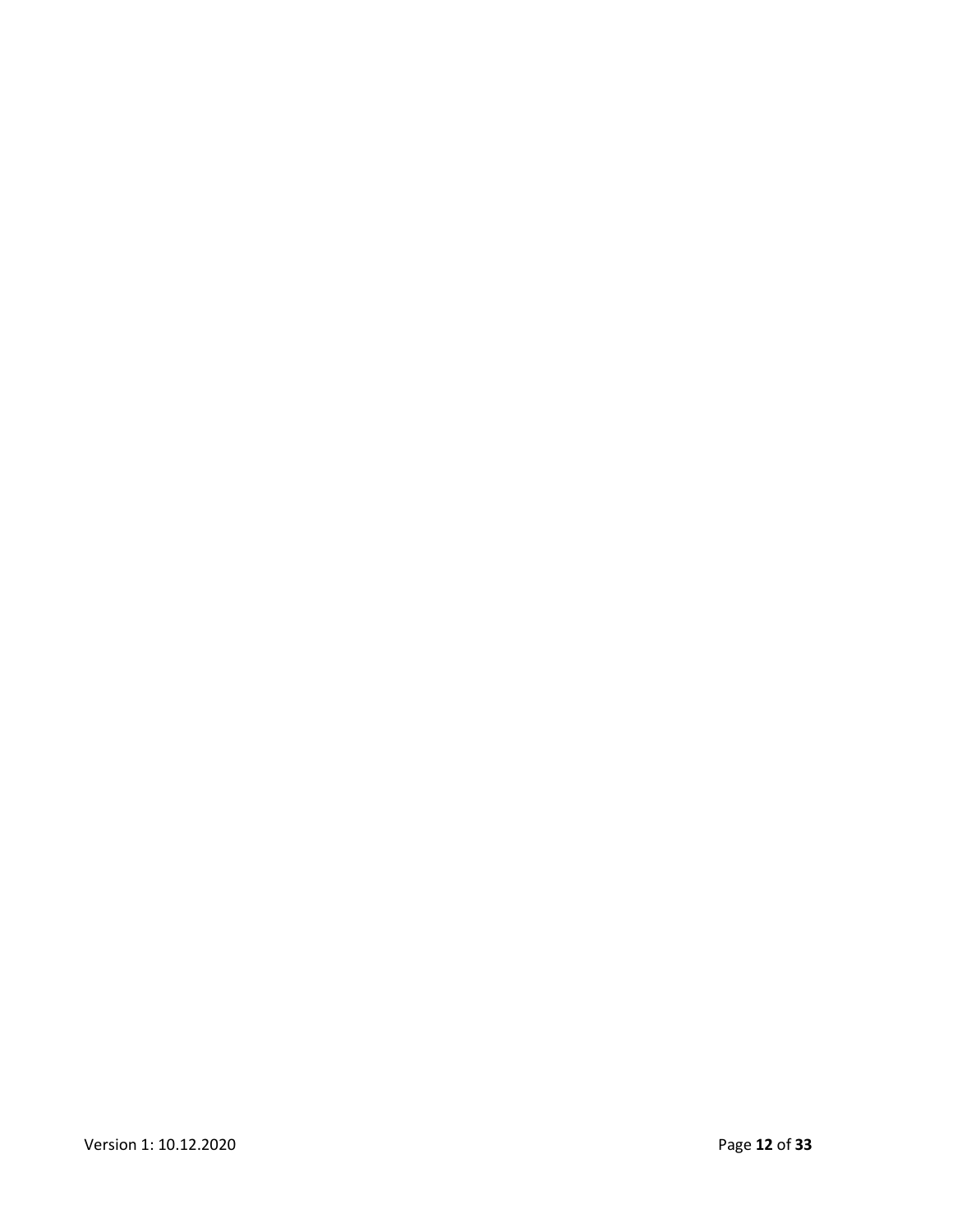# **Indicator 2: Follow-up appointment within 7 days of an Inpatient Hospital discharge for a mental health condition**

## Measure Description

The percentage of member discharges from an inpatient hospital episode for treatment of a primary covered mental health diagnosis to the community or a non-24-hour treatment facility who were seen on an outpatient basis by a mental health provider on or within 7 days of discharge.

Measurement Period

Triggering event: July 1, 2020 to June 24, 2021

Full measurement period: July 1, 2020 to June 30, 2021

#### Denominator

Members will be included in the denominator if they are enrolled in the ACC and received a discharge from an inpatient hospital episode for treatment of a primary covered mental health diagnosis (See Appendix A) to the community or a non-24-hour treatment facility.

#### **Notes:**

- 1. The Department will not exclude state hospital stays not paid under Medicaid due to lack of data.
- 2. Billing provider type is only used on FFS data for the calculation of this metric.

| <b>Condition</b><br><b>Description</b>                                  | #<br><b>Event</b> | <b>Detailed Criteria</b>                       | <b>Criteria</b><br><b>Connector</b> | <b>Timeframe</b>               |
|-------------------------------------------------------------------------|-------------------|------------------------------------------------|-------------------------------------|--------------------------------|
| Enrolled in the ACC                                                     |                   |                                                | and                                 |                                |
| Member discharge from<br>an inpatient hospital<br>episode for a primary |                   | <b>UB Revenue Code</b><br>100-219 or 0100-0219 |                                     | During<br>evaluation<br>period |
| covered mental health<br>diagnosis (see Appendix<br>A).                 |                   |                                                |                                     |                                |

#### Population Exclusions

Members with a non-acute care discharge will be excluded from the denominator based on the chart below.

| <b>Codes to Identify Non-Acute Care</b> |                                                  |              |                   |                            |  |  |  |  |
|-----------------------------------------|--------------------------------------------------|--------------|-------------------|----------------------------|--|--|--|--|
| <b>Condition</b><br><b>Description</b>  | <b>Billing</b><br><b>Provider</b><br><b>Type</b> | <b>HCPCS</b> | <b>UB Revenue</b> | <b>UB Type of Bill POS</b> |  |  |  |  |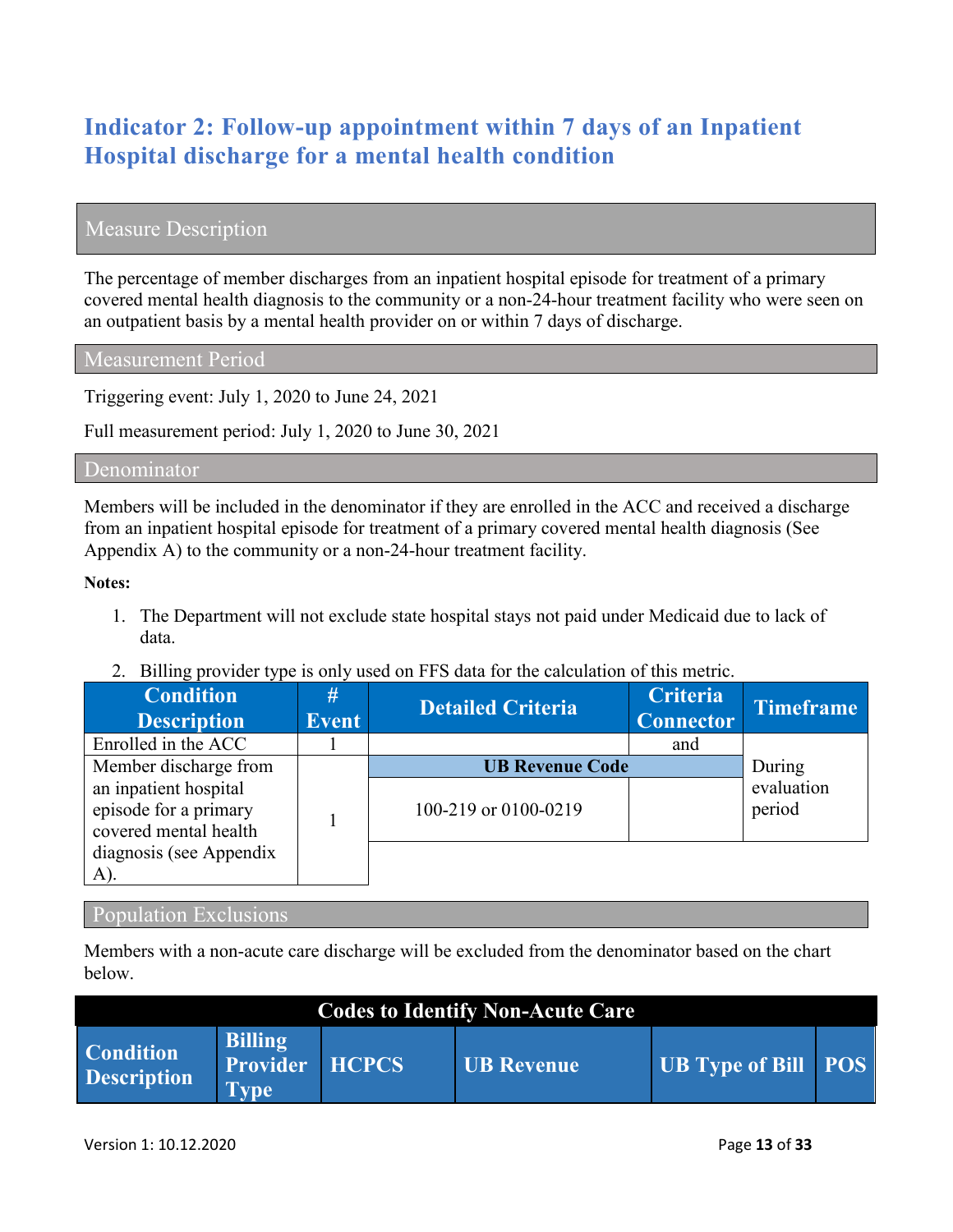| Hospice                                                                                                    |    |                                                                                                                                     | 0115, 0125, 0135,<br>0145, 0155, 0650,<br>0656, 0658, 0659                                                  | 81x, 82x | 34        |
|------------------------------------------------------------------------------------------------------------|----|-------------------------------------------------------------------------------------------------------------------------------------|-------------------------------------------------------------------------------------------------------------|----------|-----------|
| <b>SNF</b>                                                                                                 |    |                                                                                                                                     | 019x                                                                                                        | 21x, 22x | 31,<br>32 |
| Hospital<br>transitional<br>care, swing bed<br>or rehabilitation                                           |    |                                                                                                                                     |                                                                                                             | 18x, 28x |           |
| Rehabilitation                                                                                             |    |                                                                                                                                     | 0118, 0128, 0138,<br>0148, 0158                                                                             |          |           |
| Respite                                                                                                    |    |                                                                                                                                     | 655                                                                                                         |          |           |
| Intermediate<br>care facility                                                                              |    |                                                                                                                                     |                                                                                                             |          | 54        |
| Residential<br>substance abuse<br>treatment<br>facility                                                    |    |                                                                                                                                     | 1002                                                                                                        |          | 55        |
| Psychiatric<br>residential<br>treatment center                                                             |    | H0017-H0019                                                                                                                         | 1001                                                                                                        |          | 56        |
| Psychiatric<br>residential<br>treatment center<br>(when services<br>are paid for by<br>Fee For<br>Service) | 30 |                                                                                                                                     | 0911                                                                                                        |          |           |
| Residential<br>Child Care<br>Facility (when<br>services are<br>paid for by Fee<br>For Service)             | 52 | 90791, 90792,<br>90785, 90832,<br>90834, 90837,<br>90846, 90847,<br>90853, 96101,<br>96102, 90833,<br>90836, 90839,<br>90840, 90863 |                                                                                                             |          | 11,<br>14 |
| Comprehensive<br>inpatient<br>rehabilitation<br>facility                                                   |    |                                                                                                                                     |                                                                                                             |          | 61        |
| SNF)                                                                                                       |    |                                                                                                                                     | Other non-acute care facilities that do not use the UB Revenue or type of bill codes for billing (e.g. ICF, |          |           |

**The following are exclusions from the denominator:**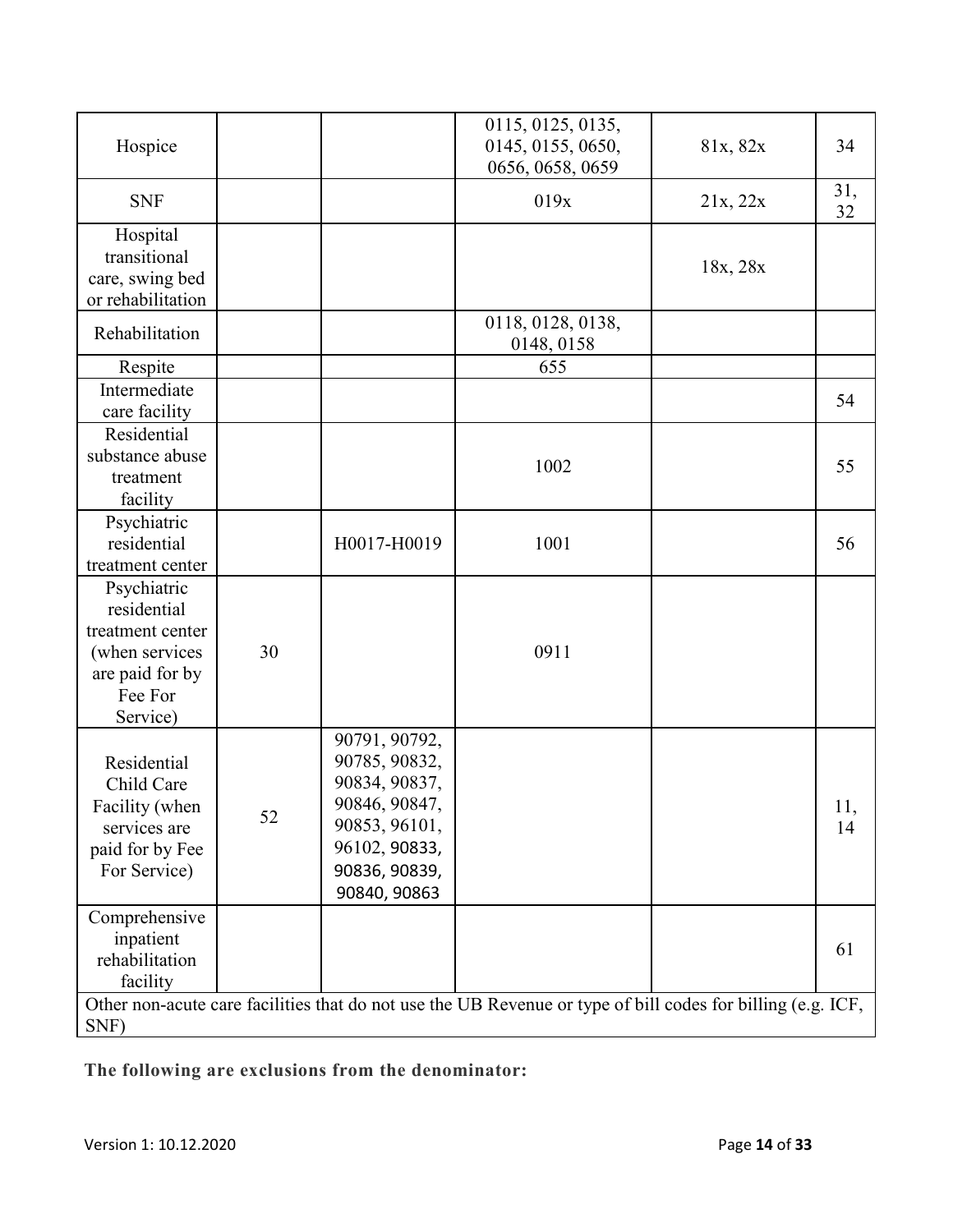- If the discharge is followed by readmission or direct transfer to an emergency department for a primary diagnosis of mental health- within the 7-day follow-up period, count only the readmission discharge or the discharge from the emergency department to which the patient was transferred.
- Exclude discharges followed by admission or direct transfer to an acute or nonacute facility within the 7-day follow-up period, regardless of primary diagnosis for the admission.

These discharges are excluded from the measure because hospitalization or transfer may prevent an outpatient follow-up visit from taking place.

Numerator

Members in the denominator who were seen on an outpatient basis (this excludes case management) with a mental health provider on or within 7 days of discharge.

#### **Notes:**

1. Billing provider type is only used on FFS data for the calculation of this metric.

| <b>Condition</b><br><b>Description</b>                                                  | #<br><b>Event</b> |                                                                                                                                                                                | <b>Detailed Criteria</b>                              |                                                                                         | <b>Criteria</b><br><b>Connector</b>  | <b>Timeframe</b>                     |
|-----------------------------------------------------------------------------------------|-------------------|--------------------------------------------------------------------------------------------------------------------------------------------------------------------------------|-------------------------------------------------------|-----------------------------------------------------------------------------------------|--------------------------------------|--------------------------------------|
| Member<br>included in<br>the<br>denominator                                             | 1                 |                                                                                                                                                                                | and                                                   |                                                                                         | Within 7<br>days of the<br>discharge |                                      |
| Outpatient<br>visit with a<br><b>PCMP</b>                                               | 1                 | 90791, 90832, 90834, 90837, 90846, 90847                                                                                                                                       |                                                       | <sub>or</sub>                                                                           | Within 7<br>days of the<br>discharge |                                      |
| Mental health<br>(outpatient)<br>follow-up<br>visit with a<br>mental health<br>provider | $\mathbf{1}$      | <b>HCPCS</b><br>G0176, G0177,<br>H0002, H0004,<br>H0031, H0034-<br>H0037, H0039,<br>H0040, H2000,<br>H2001, H2011,<br>H2012, H2014-<br>H2018, H2022,<br>M0064, S9480,<br>S9485 | <b>Codes to Identify Mental Health Visits</b><br>with | <b>Billing</b><br><b>Provider</b><br><b>Type</b><br>37, 35,<br>38, 28<br><b>Billing</b> | or<br><b>or</b>                      | Within 7<br>days of the<br>discharge |
|                                                                                         |                   | <b>CPT</b>                                                                                                                                                                     | with                                                  | <b>Provider</b><br><b>Type</b>                                                          |                                      |                                      |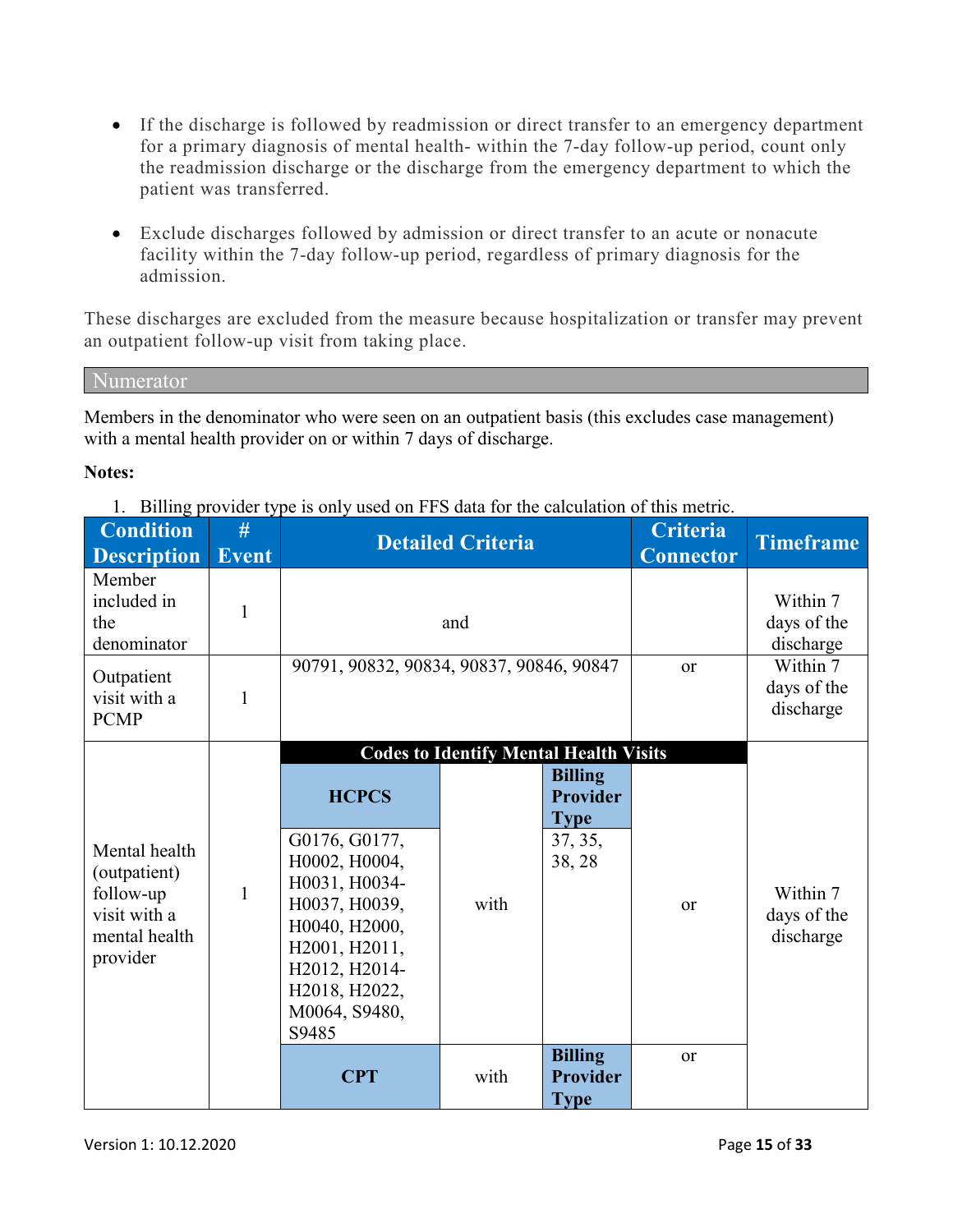| 98960-98962,                                              |                                         | 37, 35,         |    |             |
|-----------------------------------------------------------|-----------------------------------------|-----------------|----|-------------|
| 99201-99205,                                              |                                         | 38, 28          |    |             |
| 99211-99215,                                              |                                         |                 |    |             |
|                                                           |                                         |                 |    |             |
| 99217-99220,                                              |                                         |                 |    |             |
| 99242-99245,                                              |                                         |                 |    |             |
| 99341-99345,                                              |                                         |                 |    |             |
| 99347-99350                                               |                                         |                 |    |             |
|                                                           |                                         | <b>Billing</b>  |    |             |
| <b>CPT</b>                                                |                                         | <b>Provider</b> |    |             |
|                                                           |                                         | <b>Type</b>     |    |             |
|                                                           |                                         |                 |    |             |
| 90791, 90792,                                             |                                         | 37, 35,         |    |             |
| 90832, 90834,                                             |                                         | 38, 28          |    |             |
| 90837, 90839,                                             |                                         |                 |    |             |
| 90847, 90849,                                             | with                                    |                 |    |             |
| 90853, 90870,                                             |                                         |                 | or |             |
| 90875, 90876,                                             |                                         |                 |    |             |
| 99221-99223,                                              |                                         |                 |    |             |
| 99231-99233,                                              |                                         |                 |    |             |
|                                                           |                                         |                 |    |             |
| 99238, 99239,                                             |                                         |                 |    |             |
| 99251-99255                                               |                                         |                 |    |             |
|                                                           |                                         |                 |    |             |
|                                                           | <b>UB Revenue Codes</b>                 |                 |    |             |
| The organization does not need to determine practitioner  |                                         |                 |    |             |
| type for follow-up visits identified by the following UB  |                                         |                 |    |             |
| Revenue codes. Visits identified by the following Revenue |                                         |                 |    | Within 7    |
| codes must be used in conjunction with any primary        |                                         |                 |    | days of the |
| covered Mental Health diagnosis code (see Appendix A).    |                                         |                 |    | discharge   |
|                                                           |                                         | <b>Billing</b>  |    |             |
|                                                           |                                         |                 |    |             |
| <b>Revenue Code</b>                                       |                                         | Provider        |    |             |
|                                                           | with                                    | <b>Type</b>     | or |             |
| 0900, 0914, 0915,                                         |                                         | 01              |    |             |
| 0529                                                      |                                         |                 |    |             |
|                                                           | UB Revenue Code 0900 with the following |                 |    |             |
|                                                           |                                         | <b>Billing</b>  |    |             |
| <b>CPT/HCPC</b>                                           |                                         | <b>Provider</b> |    |             |
|                                                           |                                         |                 |    |             |
|                                                           |                                         | <b>Type</b>     |    |             |
| G0176, G0177,                                             |                                         | 32, 45          |    | Within 7    |
| H0002, H0004,                                             |                                         |                 |    | days of the |
| H0031, H0034-                                             |                                         |                 |    |             |
| H0037, H0039,                                             | with                                    |                 | or | discharge   |
| H0040, H2000,                                             |                                         |                 |    |             |
| H2001, H2011,                                             |                                         |                 |    |             |
| H2012, H2014-                                             |                                         |                 |    |             |
|                                                           |                                         |                 |    |             |
| H2018, H2022,                                             |                                         |                 |    |             |
| M0064, S9480,                                             |                                         |                 |    |             |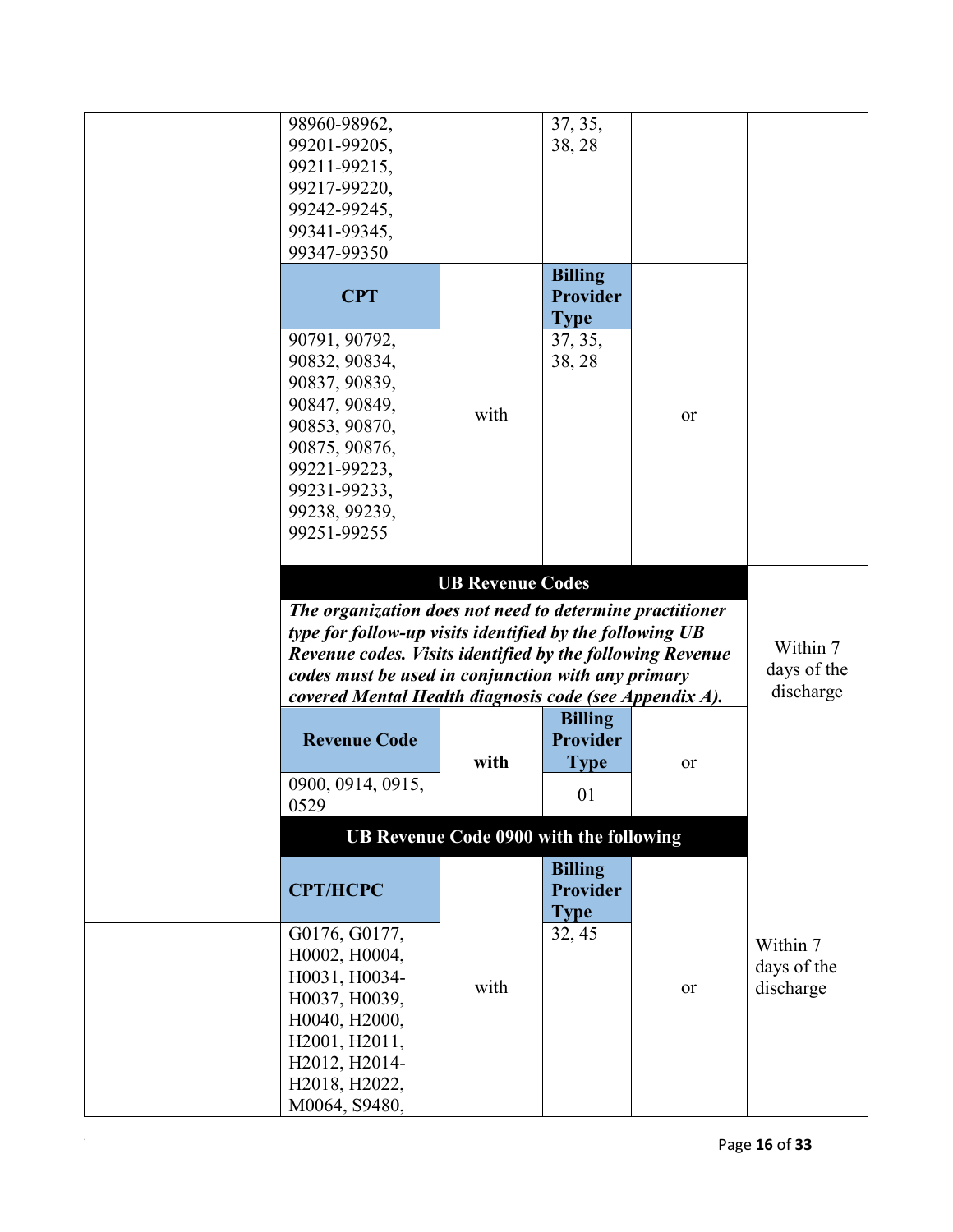| S9485, 98960- |  |  |
|---------------|--|--|
|               |  |  |
| 98962, 99201- |  |  |
| 99205, 99211- |  |  |
| 99215, 99217- |  |  |
| 99220, 99242- |  |  |
| 99245, 99341- |  |  |
| 99345, 99347- |  |  |
| 99350, 90791, |  |  |
| 90792, 90832, |  |  |
| 90834, 90837, |  |  |
| 90839, 90847, |  |  |
| 90849, 90853, |  |  |
| 90870, 90875, |  |  |
| 90876, 99221- |  |  |
| 99223, 99231- |  |  |
| 99233, 99238, |  |  |
| 99239, 99251- |  |  |
| 99255         |  |  |

\* For each denominator event (discharge), the follow-up visit must occur after the applicable discharge. An outpatient visit on the date of discharge should be included in the measure.

## Continuous Enrollment Criteria

Members must be continuously enrolled in the ACC from date of discharge for 7 days, with no gaps.

#### Data Source

### RAE claims/encounter systems

#### FFS Claims

# Calculation of Measure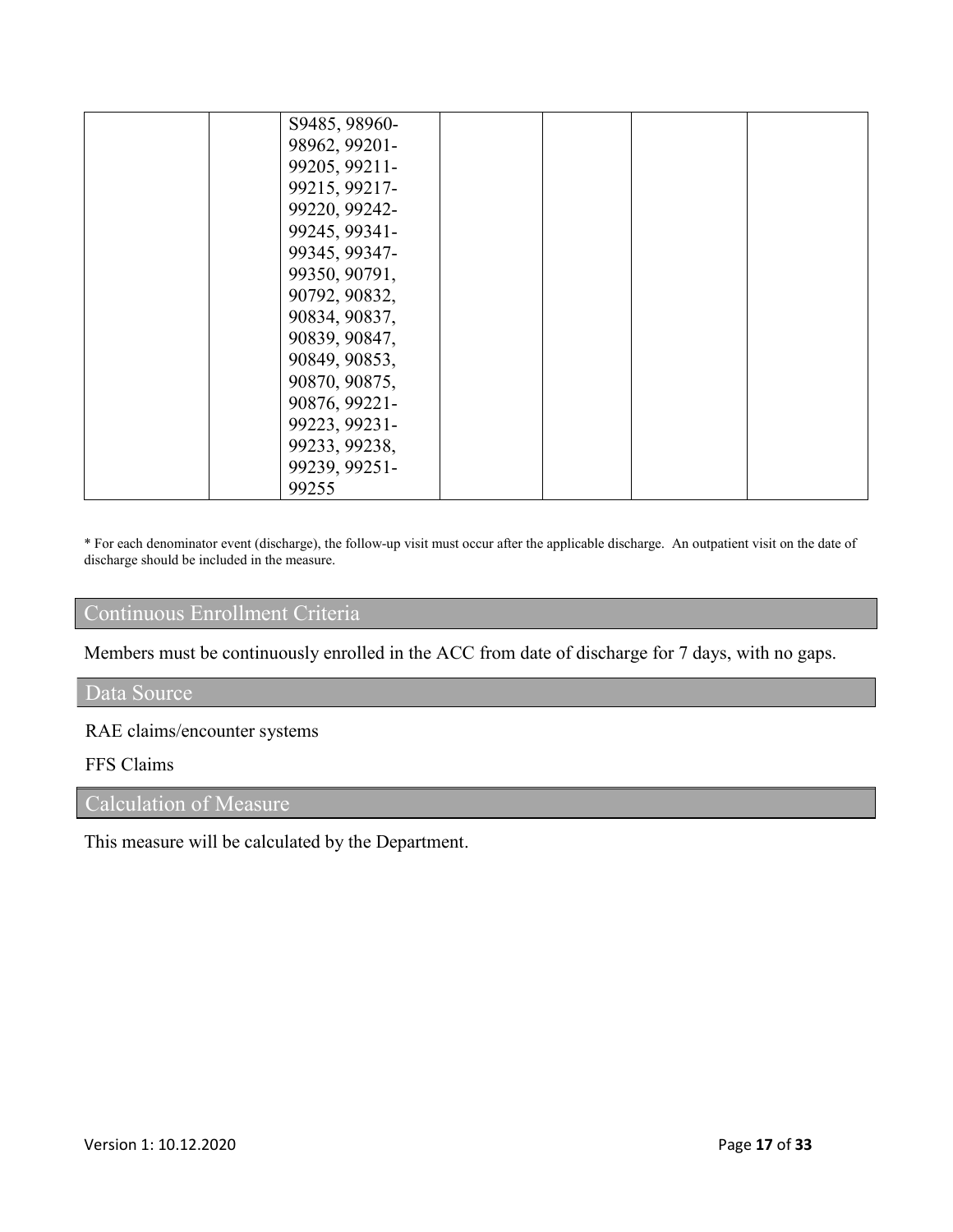# **Indicator 3: Follow-up Appointment within 7 days of an Emergency Department (ED) visit for a Substance Use Disorder**

#### Measure Description

The percentage of member discharges from an emergency department episode for treatment of a covered substance use disorder (SUD) to the community or a non-24-hour treatment facility who were seen on an outpatient basis by a behavioral health provider on or within 7 days of discharge.

Measurement Period

Triggering event: July 1, 2020 to June 24, 2021

Full measurement period: July 1, 2020 to June 30, 2021

#### Denominator

Members will be included in the denominator if they are enrolled in the ACC and received a discharge from an emergency department episode for treatment of a primary covered substance use disorder diagnosis (see Appendix A) to the community or a non-24-hour treatment facility.

#### **Notes:**

- 1. The Department will not exclude state hospital stays not paid under Medicaid due to lack of data.
- 2. Billing provider type is only used on FFS data for the calculation of this metric.

| <b>Condition</b><br><b>Description</b>           | #<br><b>Event</b> | <b>Detailed Criteria</b> | <b>Criteria</b><br><b>Connector</b> | <b>Timeframe</b>     |
|--------------------------------------------------|-------------------|--------------------------|-------------------------------------|----------------------|
| Enrolled in the ACC                              |                   |                          | and                                 |                      |
| Member discharge from                            |                   | <b>UB Revenue Code</b>   |                                     |                      |
| an emergency department<br>episode for a primary |                   | $45x$ or $045x$          | <sub>or</sub>                       | During<br>evaluation |
| substance use disorder                           |                   | <b>CPT</b>               |                                     | period               |
| diagnosis (see Appendix<br>A).                   |                   | 99281-99285              | <sub>or</sub>                       |                      |

#### Population Exclusions

Members with a non-acute care discharge will be excluded from the measure.

|                                        |                                                 | <b>Codes to Identify Non-Acute Care</b> |                                  |            |
|----------------------------------------|-------------------------------------------------|-----------------------------------------|----------------------------------|------------|
| <b>Condition</b><br><b>Description</b> | <b>Billing</b><br>Provider HCPCS<br><b>Type</b> | <b>UB</b> Revenue                       | <b>UB</b> Type of<br><b>Bill</b> | <b>POS</b> |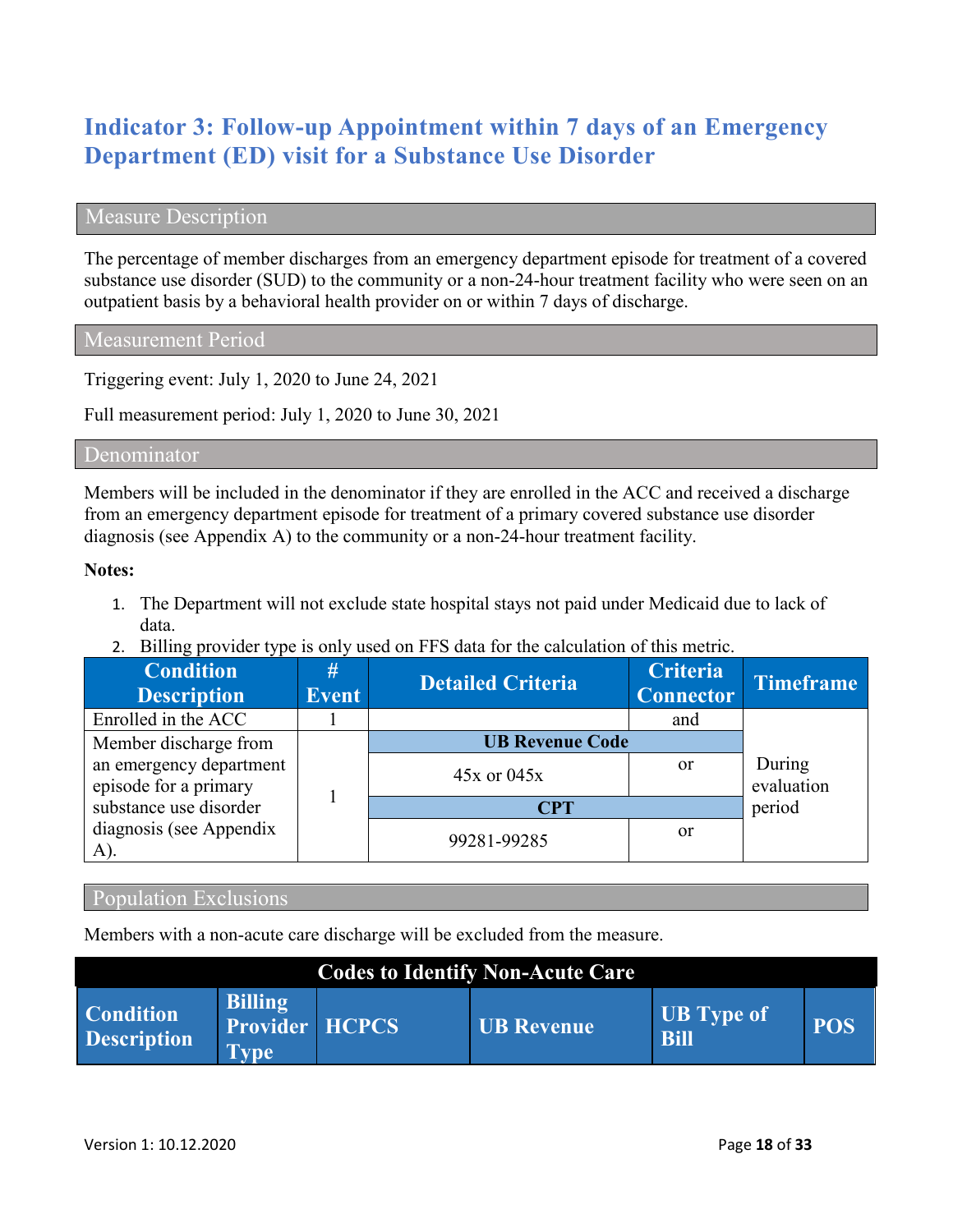| Hospice                                                                                                    |    |                                                                                                                                     | 0115, 0125, 0135,<br>0145, 0155, 0650,<br>0656, 0658, 0659                                                  | 81x, 82x | 34     |
|------------------------------------------------------------------------------------------------------------|----|-------------------------------------------------------------------------------------------------------------------------------------|-------------------------------------------------------------------------------------------------------------|----------|--------|
| <b>SNF</b>                                                                                                 |    |                                                                                                                                     | 019x                                                                                                        | 21x, 22x | 31, 32 |
| Hospital<br>transitional<br>care, swing bed<br>or rehabilitation                                           |    |                                                                                                                                     |                                                                                                             | 18x, 28x |        |
| Rehabilitation                                                                                             |    |                                                                                                                                     | 0118, 0128, 0138,<br>0148, 0158                                                                             |          |        |
| Respite                                                                                                    |    |                                                                                                                                     | 655                                                                                                         |          |        |
| Intermediate<br>care facility                                                                              |    |                                                                                                                                     |                                                                                                             |          | 54     |
| Residential<br>substance abuse<br>treatment<br>facility                                                    |    |                                                                                                                                     | 1002                                                                                                        |          | 55     |
| Psychiatric<br>residential<br>treatment center                                                             |    | H0017-H0019                                                                                                                         | 1001                                                                                                        |          | 56     |
| Psychiatric<br>residential<br>treatment center<br>(when services<br>are paid for by<br>Fee For<br>Service) | 30 |                                                                                                                                     | 0911                                                                                                        |          |        |
| Residential<br>Child Care<br>Facility (when<br>services are<br>paid for by Fee<br>For Service)             | 52 | 90791, 90792,<br>90785, 90832,<br>90834, 90837,<br>90846, 90847,<br>90853, 96101,<br>96102, 90833,<br>90836, 90839,<br>90840, 90863 |                                                                                                             |          | 11, 14 |
| Comprehensive<br>inpatient<br>rehabilitation<br>facility                                                   |    |                                                                                                                                     |                                                                                                             |          | 61     |
| SNF)                                                                                                       |    |                                                                                                                                     | Other non-acute care facilities that do not use the UB Revenue or type of bill codes for billing (e.g. ICF, |          |        |

**The following are exclusions from the denominator:**

• If the discharge is followed by readmission or direct transfer to an emergency department for a primary diagnosis of substance use disorder (SUD) within the 7-day follow-up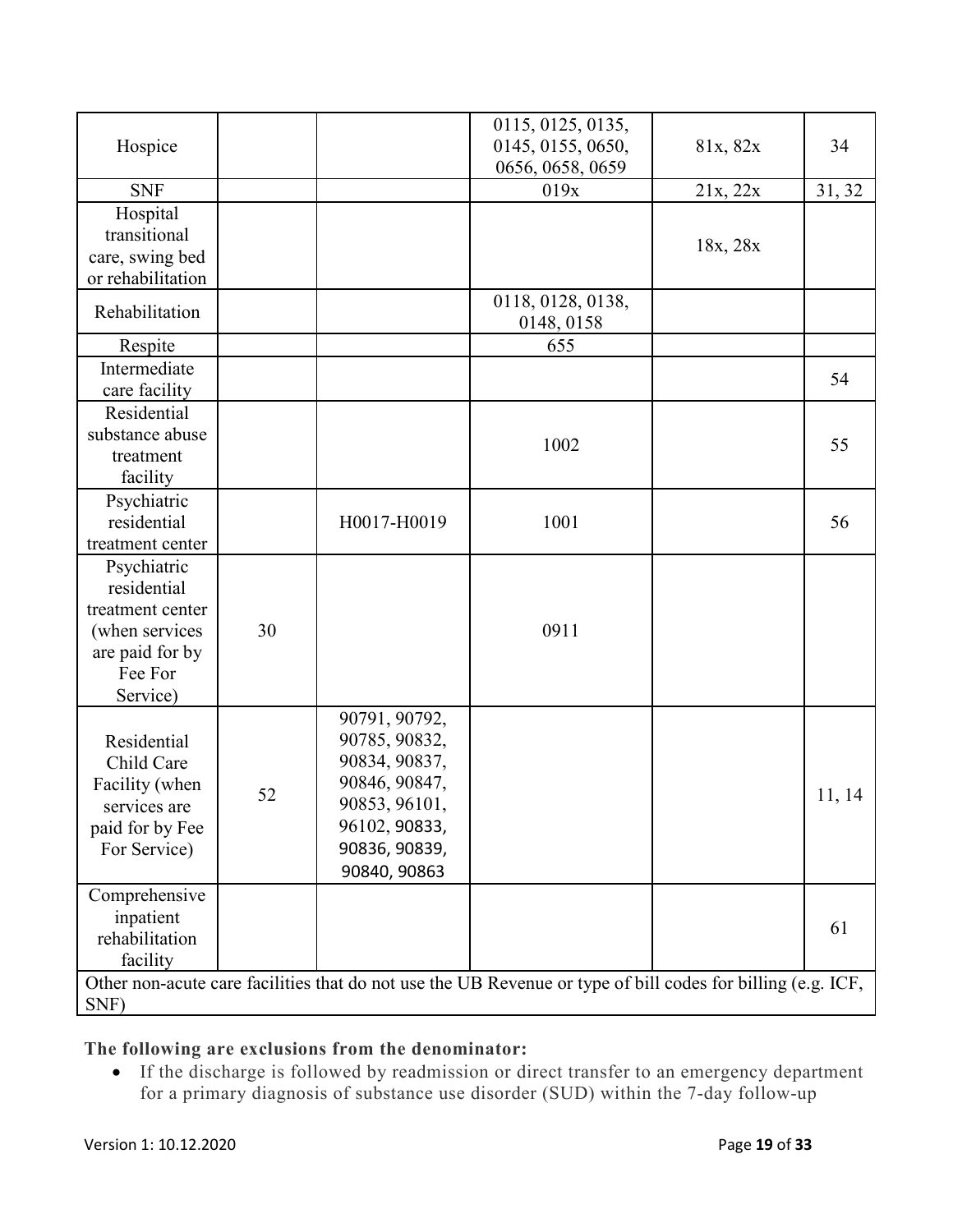period, count only the readmission discharge or the discharge from the emergency department to which the patient was transferred.

• Exclude discharges followed by admission or direct transfer to an acute or nonacute facility within the 7-day follow-up period, regardless of primary diagnosis for the admission.

These discharges are excluded from the measure because hospitalization or transfer may prevent an outpatient follow-up visit from taking place.

Numerator

Members in the denominator who were seen on an outpatient basis (this excludes case management) with a behavioral health provider on or within 7 days of discharge.

| <b>Condition</b><br><b>Description</b>      | #<br><b>Event</b> | <b>Detailed Criteria</b>                          |      |                                                  | <b>Criteria</b><br><b>Connector</b>  | <b>Timeframe</b>                     |
|---------------------------------------------|-------------------|---------------------------------------------------|------|--------------------------------------------------|--------------------------------------|--------------------------------------|
| Member<br>included in the<br>denominator    | $\mathbf{1}$      |                                                   |      |                                                  | and                                  | Within 7<br>days of the<br>discharge |
| Outpatient visit<br>with a PCMP             | $\mathbf{1}$      | 90791, 90832, 90834, 90837, 90846,<br>90847       |      | or                                               | Within 7<br>days of the<br>discharge |                                      |
|                                             |                   |                                                   |      | <b>Codes to Identify Detoxification</b>          |                                      |                                      |
|                                             |                   | <b>HCPCS</b>                                      | with | <b>Billing</b><br><b>Provider</b><br><b>Type</b> |                                      |                                      |
|                                             |                   | S3005, T1007,<br>T1019, T1023                     |      | 63, 64,<br>37, 35,<br>38, 25                     | or                                   |                                      |
| Substance Use                               |                   | <b>Codes to Identify Behavioral Health Visits</b> |      |                                                  |                                      |                                      |
| Disorder<br>(outpatient)<br>follow-up visit | $\mathbf{1}$      | <b>HCPC</b>                                       |      | <b>Billing</b><br><b>Provider</b><br><b>Type</b> |                                      |                                      |
| with a<br>behavioral                        |                   | G0176, G0177,<br>H0001, H0002,                    |      | 63, 64,<br>37, 35,                               |                                      |                                      |
| health provider                             |                   | H0004, H0005,                                     |      | 38, 25                                           |                                      |                                      |
|                                             |                   | H0007, H0015,                                     |      |                                                  |                                      | Within 7<br>days of the              |
|                                             |                   | H0020, H0022,<br>H0031, H0033,                    | with |                                                  | <b>or</b>                            | discharge                            |
|                                             |                   | H0034, H0035,                                     |      |                                                  |                                      |                                      |
|                                             |                   | H0036, H0037,                                     |      |                                                  |                                      |                                      |
|                                             |                   | H0039, H0040,                                     |      |                                                  |                                      |                                      |
|                                             |                   | H2000, H2001,                                     |      |                                                  |                                      |                                      |
|                                             |                   | H2011, H2012,<br>H2013, H2014,                    |      |                                                  |                                      |                                      |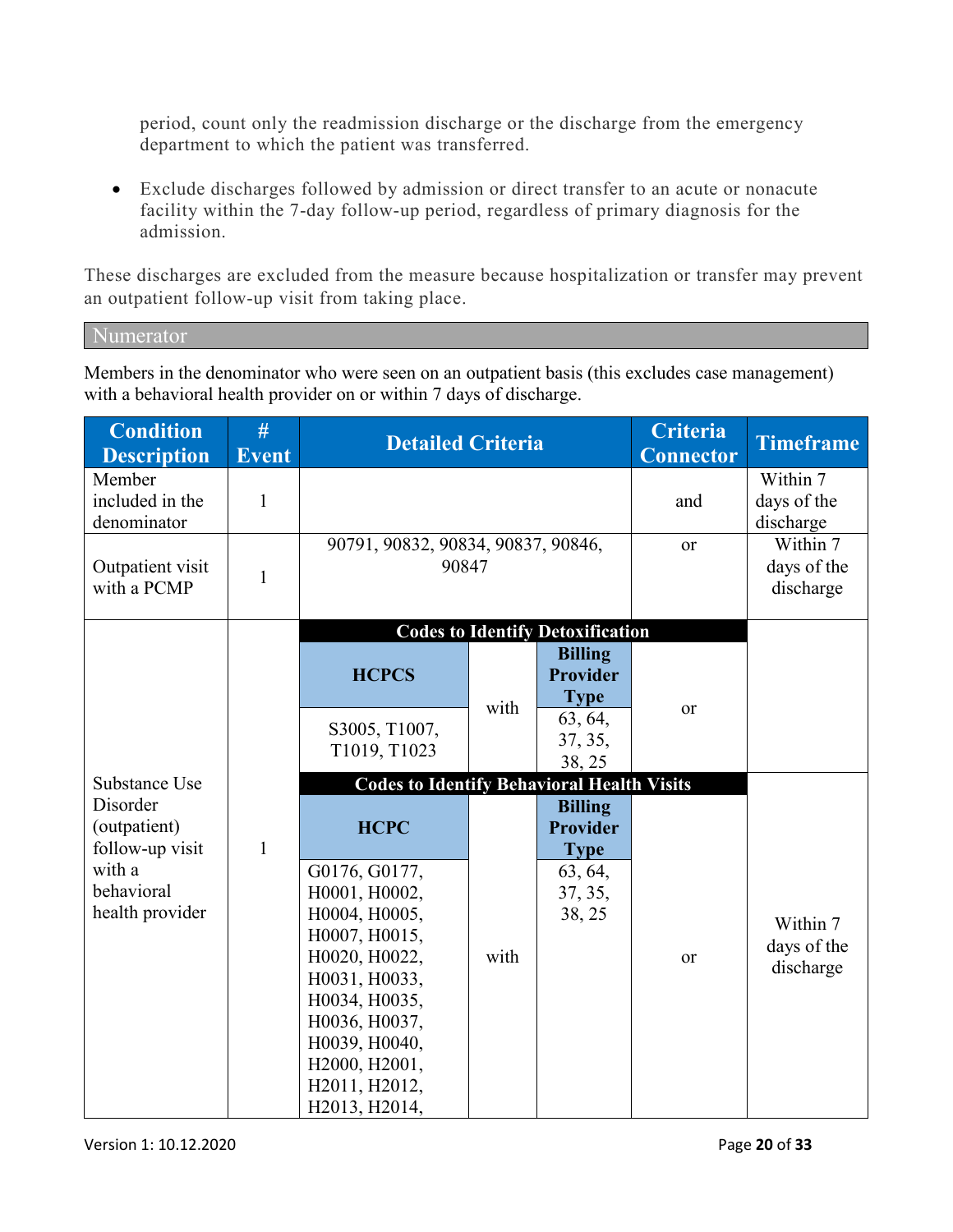|       | H2015, H2016,<br>H2017, H2018,<br>H2035, H2036,                                                                  |                         |                                |    |                         |
|-------|------------------------------------------------------------------------------------------------------------------|-------------------------|--------------------------------|----|-------------------------|
|       | S9480, S9485,<br>T1006, T1012                                                                                    |                         |                                |    |                         |
|       |                                                                                                                  |                         | <b>Billing</b>                 |    |                         |
|       | <b>CPT</b>                                                                                                       |                         | <b>Provider</b><br><b>Type</b> |    |                         |
|       | 99202-99205,<br>99211-99215,                                                                                     |                         | 63, 64,                        |    |                         |
|       | 99217-99220,                                                                                                     |                         | 37, 35,<br>38, 25              |    |                         |
|       | 99221-99223,                                                                                                     |                         |                                |    |                         |
|       | 99231-99233,<br>99238, 99239,                                                                                    |                         |                                |    | Within 7                |
|       | 99251-99255,                                                                                                     | with                    |                                | or | days of the             |
|       | 99242-99245,<br>99341-99345,                                                                                     |                         |                                |    | discharge               |
|       | 99347-99350,                                                                                                     |                         |                                |    |                         |
|       | 90791, 90792,                                                                                                    |                         |                                |    |                         |
|       | 90832-90834,                                                                                                     |                         |                                |    |                         |
|       | 90836-90840,<br>90847, 90849,                                                                                    |                         |                                |    |                         |
|       | 90853, 90875,                                                                                                    |                         |                                |    |                         |
| 90876 |                                                                                                                  |                         |                                |    |                         |
|       |                                                                                                                  | <b>UB Revenue Codes</b> |                                |    |                         |
|       | The organization does not need to determine                                                                      |                         |                                |    |                         |
|       | practitioner type for follow-up visits identified by the<br>following UB Revenue codes. Visits identified by the |                         |                                |    |                         |
|       | following Revenue codes must be used in conjunction                                                              |                         |                                |    | Within 7<br>days of the |
|       | with any primary covered Substance Use diagnosis code                                                            |                         |                                |    | discharge               |
|       | (see Appendix A).                                                                                                |                         |                                |    |                         |
|       | <b>Revenue Code</b>                                                                                              |                         | <b>Billing</b><br>Provider     |    |                         |
|       |                                                                                                                  | with                    | <b>Type</b>                    | or |                         |
| 0915  | 0529, 0900, 0914,                                                                                                |                         | 01                             |    |                         |
|       | UB Revenue Code 0900 with the following                                                                          |                         |                                |    |                         |
|       | <b>CPT/HCPC</b>                                                                                                  |                         | <b>Billing</b><br>Provider     |    | Within 7                |
|       |                                                                                                                  |                         | <b>Type</b>                    |    | days of the             |
|       | S3005, T1007,                                                                                                    | with                    | 32, 45                         | or | discharge               |
|       | T1019, T1023,<br>G0176, G0177,                                                                                   |                         |                                |    |                         |
|       | H0001, H0002,                                                                                                    |                         |                                |    |                         |
|       | H0004, H0005,                                                                                                    |                         |                                |    |                         |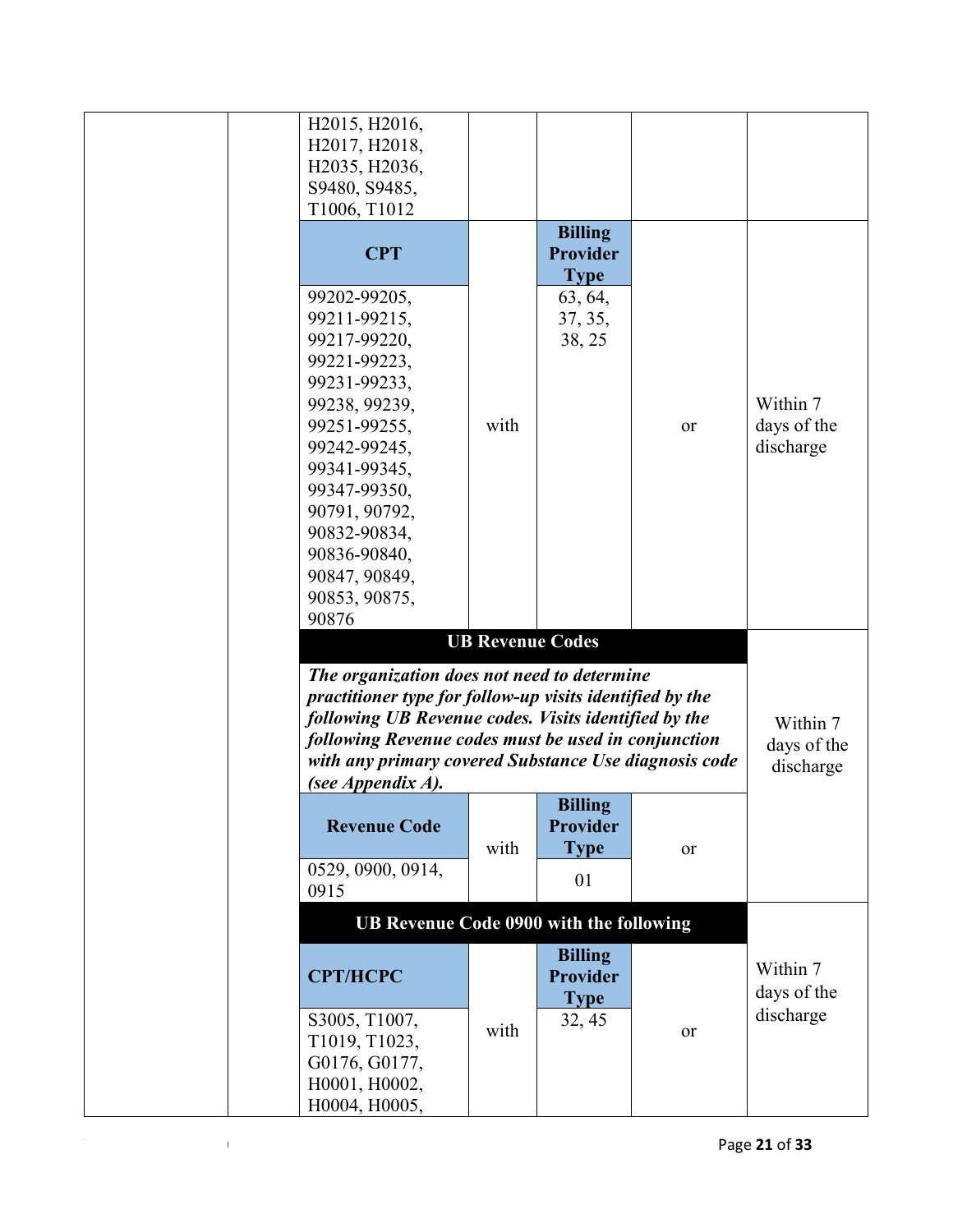| H0007, H0015, |  |  |
|---------------|--|--|
| H0020, H0022, |  |  |
| H0031, H0033, |  |  |
| H0034, H0035, |  |  |
| H0036, H0037, |  |  |
| H0039, H0040, |  |  |
| H2000, H2001, |  |  |
| H2011, H2012, |  |  |
| H2013, H2014, |  |  |
| H2015, H2016, |  |  |
| H2017, H2018, |  |  |
| H2035, H2036, |  |  |
| S9480, S9485, |  |  |
| T1006, T1012  |  |  |
| 99202-99205,  |  |  |
| 99211-99215,  |  |  |
| 99217-99220,  |  |  |
| 99221-99223,  |  |  |
| 99231-99233,  |  |  |
| 99238, 99239, |  |  |
| 99251-99255,  |  |  |
| 99242-99245,  |  |  |
| 99341-99345,  |  |  |
| 99347-99350,  |  |  |
| 90791, 90792, |  |  |
| 90832-90834,  |  |  |
| 90836-90840,  |  |  |
| 90847, 90849, |  |  |
| 90853, 90875, |  |  |
| 90876         |  |  |

## Continuous Enrollment Criteria

Members must be continuously enrolled in the ACC from date of discharge for 7 days, with no gaps.

## Data Source

RAE claims/encounter systems

#### FFS Claims

Calculation of Measure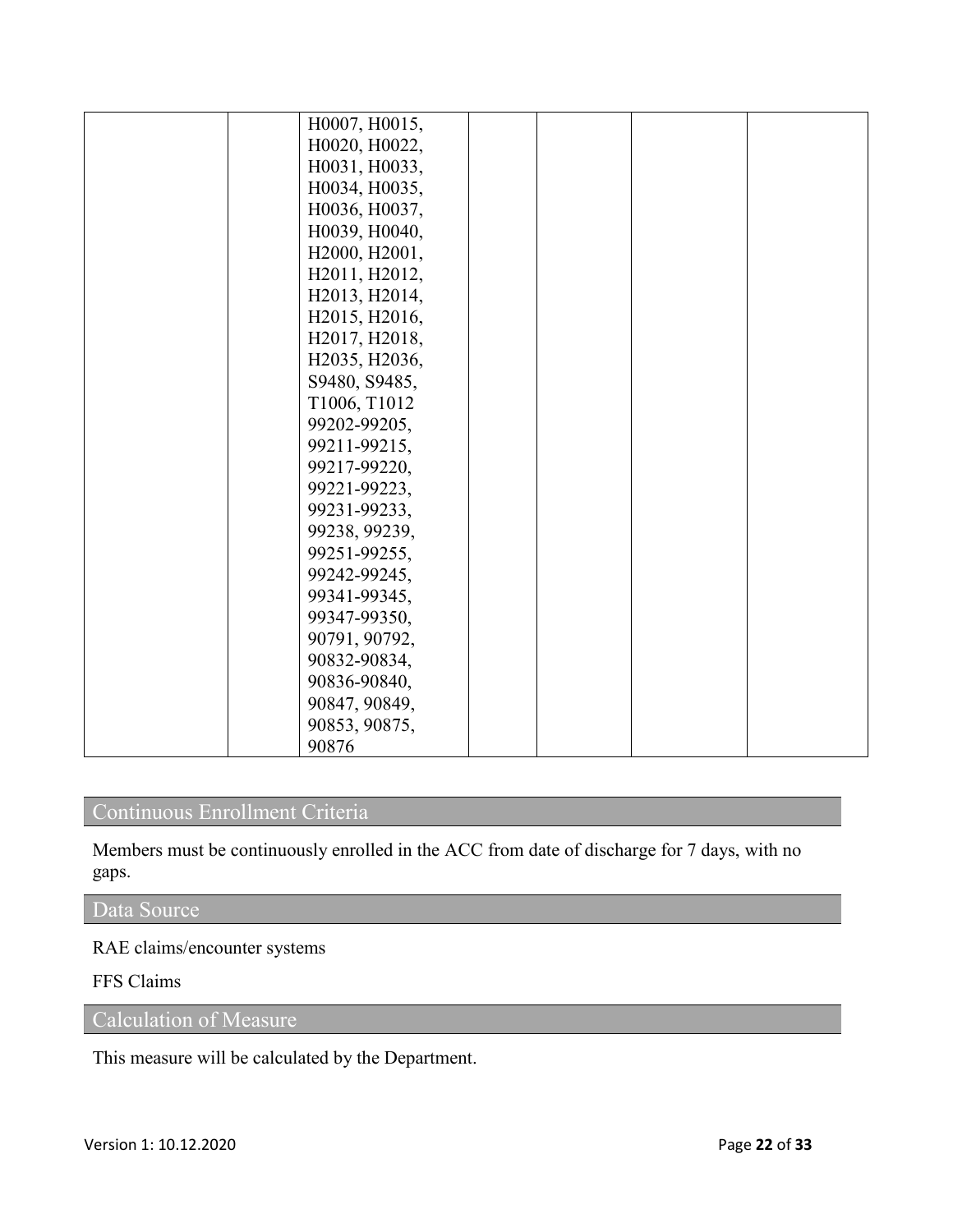# **Indicator 4: Follow-up after a Positive Depression Screen**

#### Measure Description

Percentage of members engaged in mental health service on or within 30 days of screening positive for depression within a Primary Care Setting (Primary Care Visit as defined by the RAE ACC Well Visit KPI [Specification](https://www.colorado.gov/pacific/sites/default/files/Key%20Performance%20Indicator%20Methodology%20Updated%20May%202019.pdf) and [Value Set\)](https://www.colorado.gov/pacific/sites/default/files/ACC%20KPI%20Code%20Value%20Sets%20Updated%20May%202019.xlsx).

<sup>\*</sup>In order to qualify for payment, depression screening rates must **increase by a 10% Gap** closure between RAE performance and the Department Goal, as identified by the number of members with an outpatient primary care visit in the evaluation period who received a depression screening (G8431, G8510)

#### **MEASURE YEAR RATES (EXCLUDING MEMBERS UNDER 1 YEAR OLD)**

| RAE_REGION         | <b>MEMBERS WITH A WELL</b><br><b>VISIT WITHIN THE</b><br>MEASUREMENTYEAR | <b>MEMBERS WITH A</b><br><b>DEPRESSION SCREEN</b><br><b>WITHIN MEASUREMENT</b><br><b>YEAR</b> | 19-20 Rate | Gap | <b>UPDATED</b><br>Goal |
|--------------------|--------------------------------------------------------------------------|-----------------------------------------------------------------------------------------------|------------|-----|------------------------|
| <b>RAE 01</b>      | 47,131                                                                   | 6,395                                                                                         | 17.11%     |     |                        |
| <b>RAE 02</b>      | 18,809                                                                   | 688                                                                                           | 3.88%      |     |                        |
| <b>RAE 03</b>      | 89,932                                                                   | 23,083                                                                                        | 28.45%     |     |                        |
| <b>RAE 04</b>      | 28,765                                                                   | 12,083                                                                                        | 41.17%     |     |                        |
| <b>RAE 05</b>      | 37,742                                                                   | 3,267                                                                                         | 7.46%      |     |                        |
| <b>RAE 06</b>      | 41,140                                                                   | 10,211                                                                                        | 29.13%     |     |                        |
| <b>RAE 07</b>      | 44,649                                                                   | 27,060                                                                                        | 67.71%     |     |                        |
| <b>ACC Overall</b> | 308,168                                                                  | 82,787                                                                                        | 29.05%     |     |                        |

#### Measurement Period

Triggering event: July 1, 2020 to June 1, 2021

Full measurement period: July 1, 2020 to June 30, 2021

#### Denominator

All members with a positive depression screening as identified by procedure code G8431in a primary care setting.

#### **Notes:**

1. Billing provider type is only used on FFS data for the calculation of this metric.

#### **Exclusions from the Denominator:**

**1. Exclude members under 1 year old**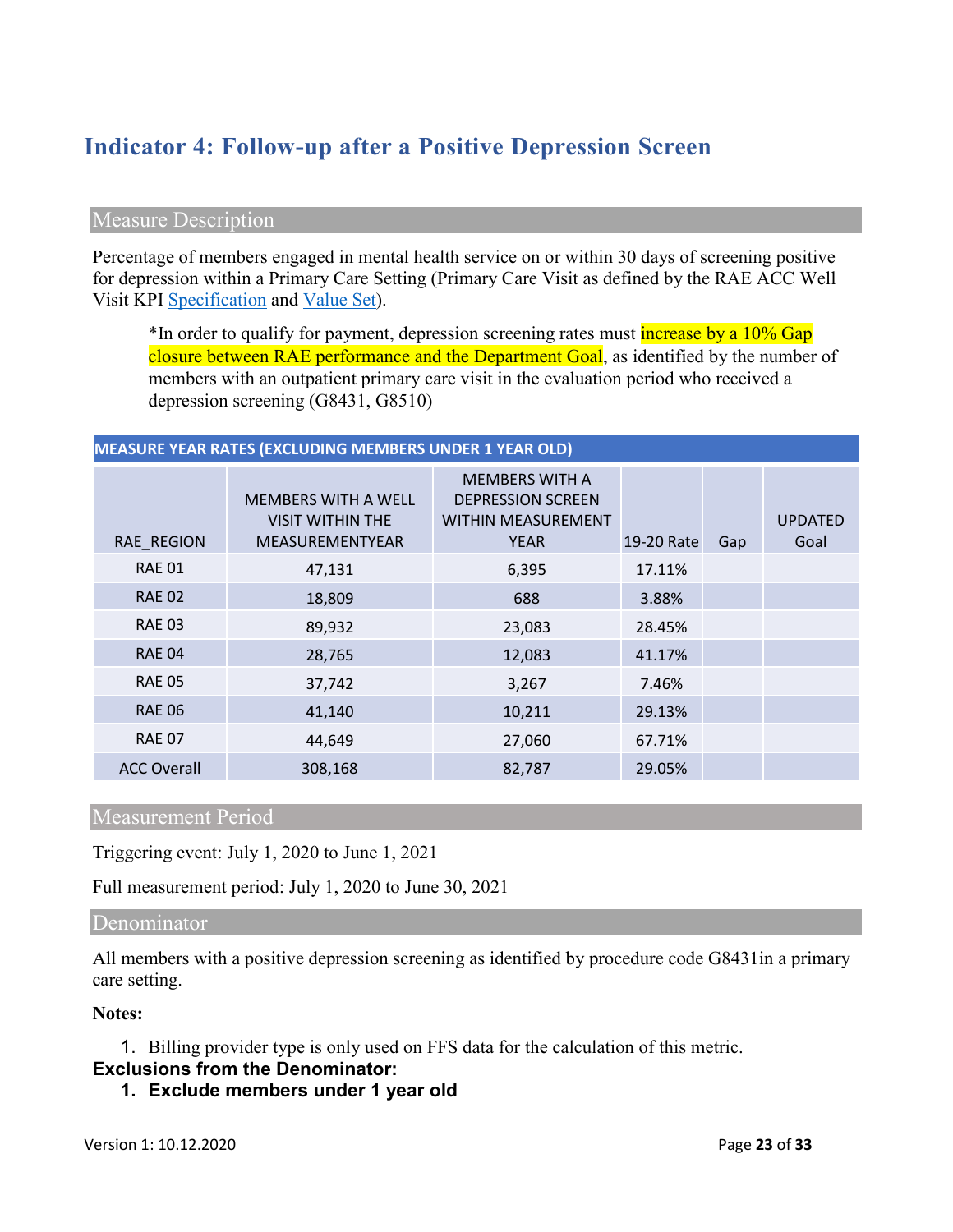# Numerator

All members with a positive depression screen who also received one of the following services the same day or within 30 days:

|              |                                                                                 |        | <b>Detailed Criteria</b>                                                      | <b>Criteria</b><br><b>Connector</b>                                   | <b>Timeframe</b>                                                                                                                                                                                                                                                                                           |
|--------------|---------------------------------------------------------------------------------|--------|-------------------------------------------------------------------------------|-----------------------------------------------------------------------|------------------------------------------------------------------------------------------------------------------------------------------------------------------------------------------------------------------------------------------------------------------------------------------------------------|
| $\mathbf{1}$ |                                                                                 |        |                                                                               | and                                                                   | During<br>evaluation<br>period                                                                                                                                                                                                                                                                             |
| $\mathbf{1}$ | 90846, 90847                                                                    |        |                                                                               | or                                                                    | Within 30<br>days of the<br>positive<br>depression<br>screen                                                                                                                                                                                                                                               |
|              |                                                                                 |        |                                                                               |                                                                       |                                                                                                                                                                                                                                                                                                            |
| 1            | <b>CPT</b><br>90791,<br>90792,<br>90832,<br>90834,<br>90837,<br>90846,<br>90847 | with   | <b>Billing</b><br>Provider<br>Type<br>35, 37,<br>38, 41,<br>25, 26,<br>05, 39 | <b>Or</b>                                                             | Within 30<br>days of the<br>Positive<br>Depression<br>Screen                                                                                                                                                                                                                                               |
|              | CPT/HCPC<br>H0002,                                                              | With   | <b>Billing</b><br>Provider<br>Type<br>37, 35,                                 | <b>Or</b>                                                             |                                                                                                                                                                                                                                                                                                            |
|              |                                                                                 | 90833, |                                                                               | 90791, 90832, 90834, 90837,<br>Care)<br>E&M Codes<br>38, 25<br>90836, | Codes to identify follow-up Assessment in<br>any setting (Behavioral Health or Primary<br>Codes to identify follow-up Assessment in a<br>Behavioral Health Setting using a Behavioral<br>Health Screen or Evaluation and<br>Management Codes, including Emergency<br>Department E&M Codes and Consultation |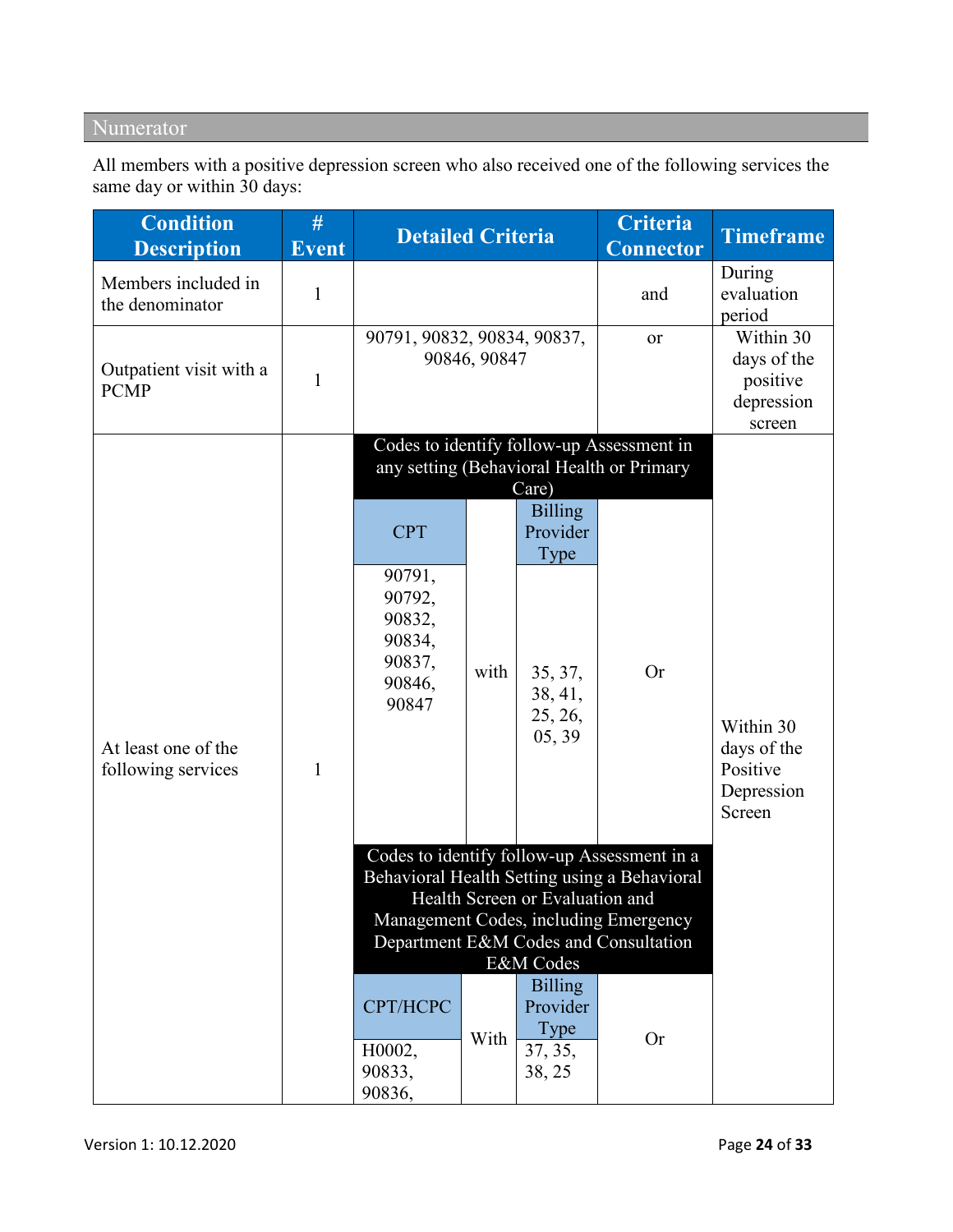| 90838,   |      |                |                                       |             |
|----------|------|----------------|---------------------------------------|-------------|
| 99201-   |      |                |                                       |             |
| 99205,   |      |                |                                       |             |
| 99211-   |      |                |                                       |             |
| 99215,   |      |                |                                       |             |
| 99217-   |      |                |                                       |             |
| 99226,   |      |                |                                       |             |
| 99231-   |      |                |                                       |             |
| 99236,   |      |                |                                       |             |
| 99238,   |      |                |                                       |             |
| 99239,   |      |                |                                       |             |
| 99304-   |      |                |                                       |             |
| 99310,   |      |                |                                       |             |
| 99315,   |      |                |                                       |             |
| 99316,   |      |                |                                       |             |
| 99318,   |      |                |                                       |             |
| 99324-   |      |                |                                       |             |
| 99328,   |      |                |                                       |             |
| 99334-   |      |                |                                       |             |
| 99337,   |      |                |                                       |             |
| 99341-   |      |                |                                       |             |
| 99345,   |      |                |                                       |             |
| 99347-   |      |                |                                       |             |
| 99350,   |      |                |                                       |             |
| 99366,   |      |                |                                       |             |
| 99367,   |      |                |                                       |             |
| 99368,   |      |                |                                       |             |
| 99441-   |      |                |                                       |             |
| 99443,   |      |                |                                       |             |
| 99281-   |      |                |                                       |             |
| 99285,   |      |                |                                       |             |
| 99241-   |      |                |                                       |             |
| 99245,   |      |                |                                       |             |
| 99251-   |      |                |                                       |             |
| 99255    |      |                |                                       |             |
|          |      |                | UB Revenue Code 0529 or 0900 with the |             |
|          |      | following      |                                       |             |
|          |      | <b>Billing</b> |                                       |             |
| CPT/HCPC |      | Provider       |                                       | Within 30   |
|          |      | Type           |                                       | days of the |
| H0002,   |      | 32, 45         |                                       | Positive    |
| 90791,   | with |                | <b>or</b>                             | Depression  |
| 90792,   |      |                |                                       | Screen      |
| 90832,   |      |                |                                       |             |
| 90833,   |      |                |                                       |             |
| 90834,   |      |                |                                       |             |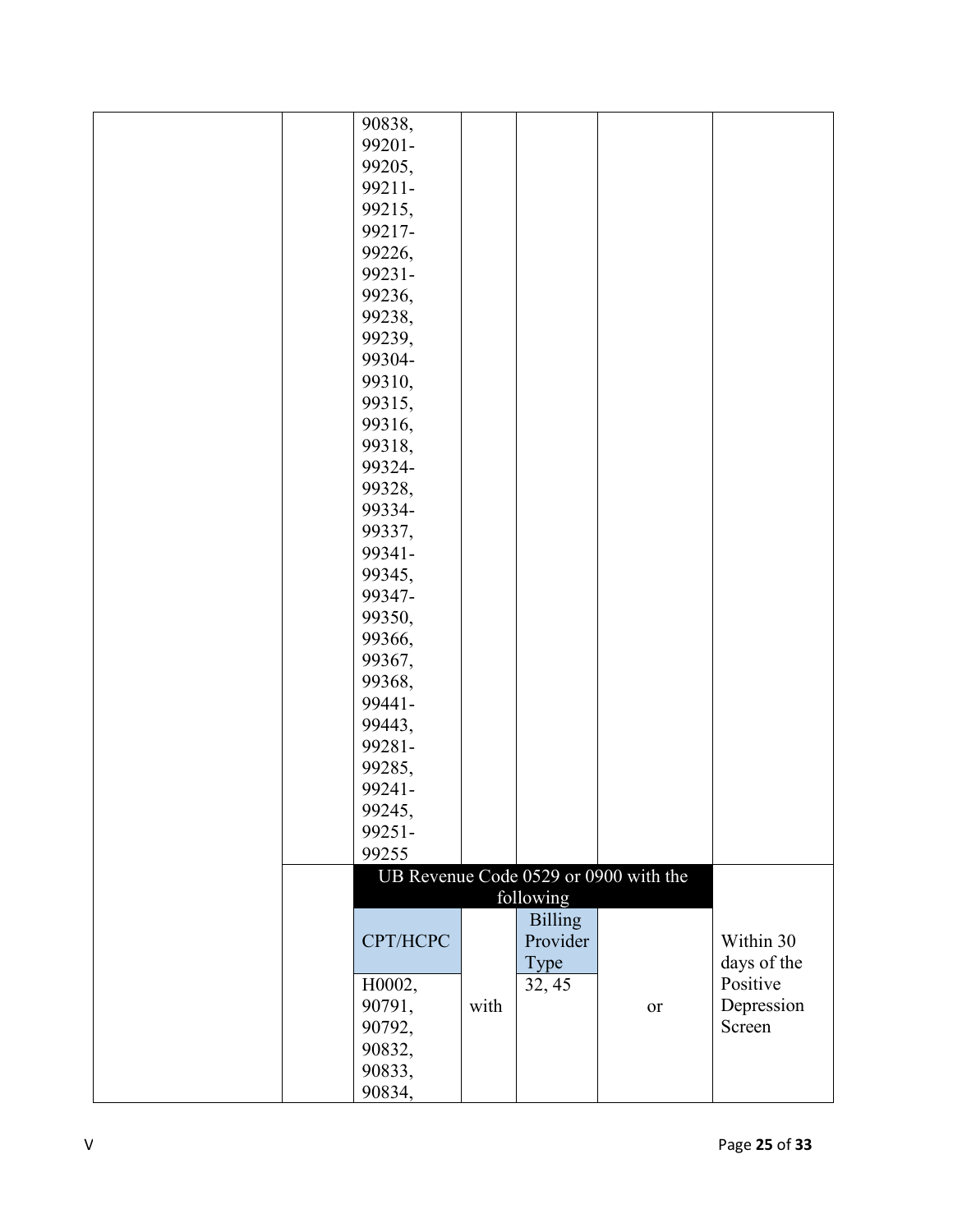| 90836,<br>90837,<br>90838,<br>90846,<br>90847,<br>99201- |
|----------------------------------------------------------|
|                                                          |
|                                                          |
|                                                          |
|                                                          |
|                                                          |
|                                                          |
| 99205,                                                   |
| 99211-                                                   |
| 99215,                                                   |
| 99217-                                                   |
| 99226,                                                   |
| 99231-                                                   |
| 99236,                                                   |
| 99238,                                                   |
| 99239,                                                   |
| 99304-                                                   |
| 99310,                                                   |
| 99315,                                                   |
| 99316,                                                   |
| 99318,                                                   |
| 99324-                                                   |
| 99328,                                                   |
| 99334-                                                   |
| 99337,                                                   |
| 99341-                                                   |
| 99345,                                                   |
| 99347-                                                   |
| 99350,                                                   |
| 99366,                                                   |
| 99367,                                                   |
| 99368,                                                   |
| 99441-                                                   |
| 99443,                                                   |
| 99281-                                                   |
| 99285,                                                   |
| 99241-                                                   |
| 99245,                                                   |
| 99251-                                                   |
| 99255                                                    |

# Continuous Enrollment Criteria

Members must be continuously enrolled in the ACC on the date of the positive depression screen for 30 days, with no gaps.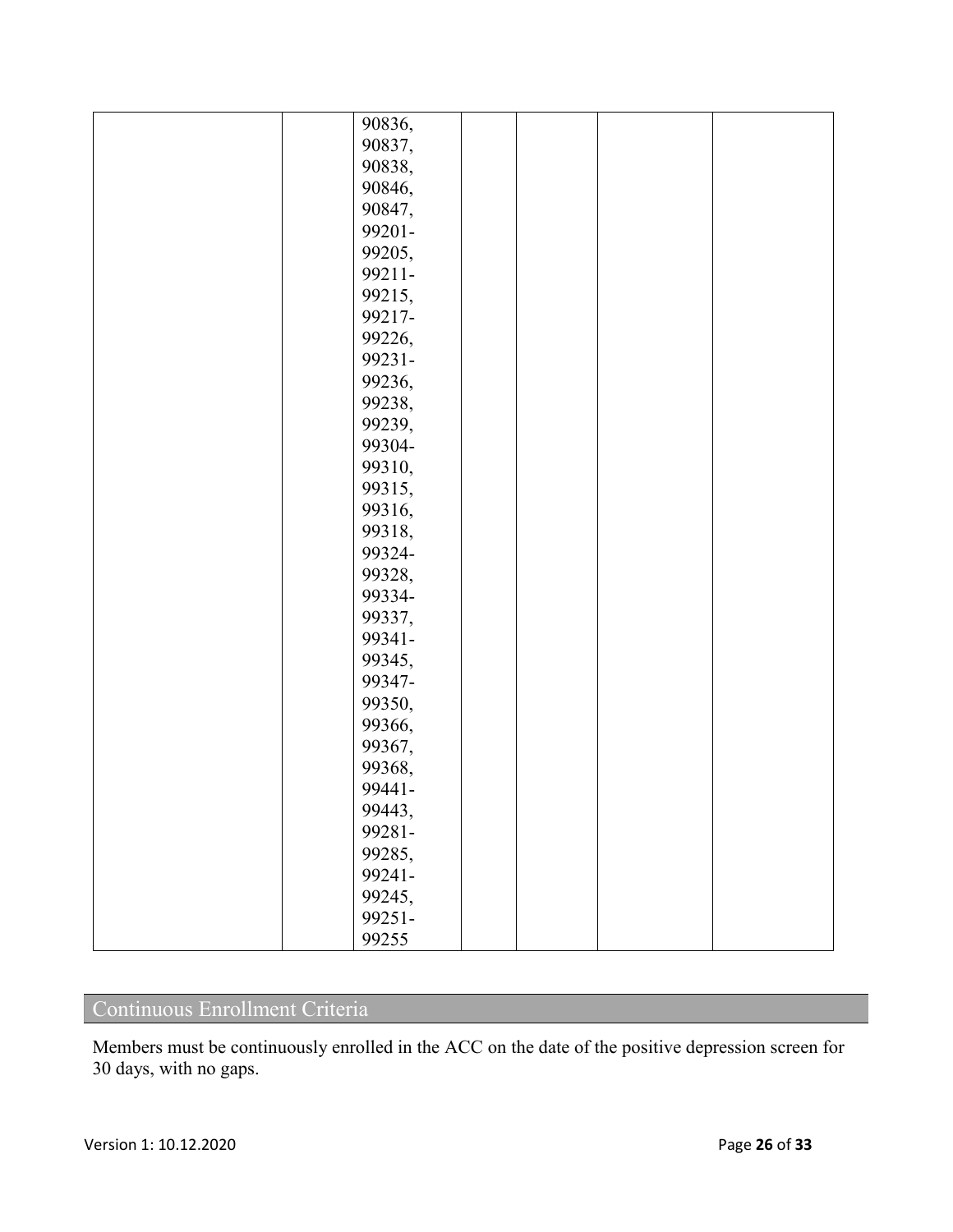Data Source

RAE claims/encounter systems

FFS Claims

MCO Encounters as appropriate

## Calculation of Measure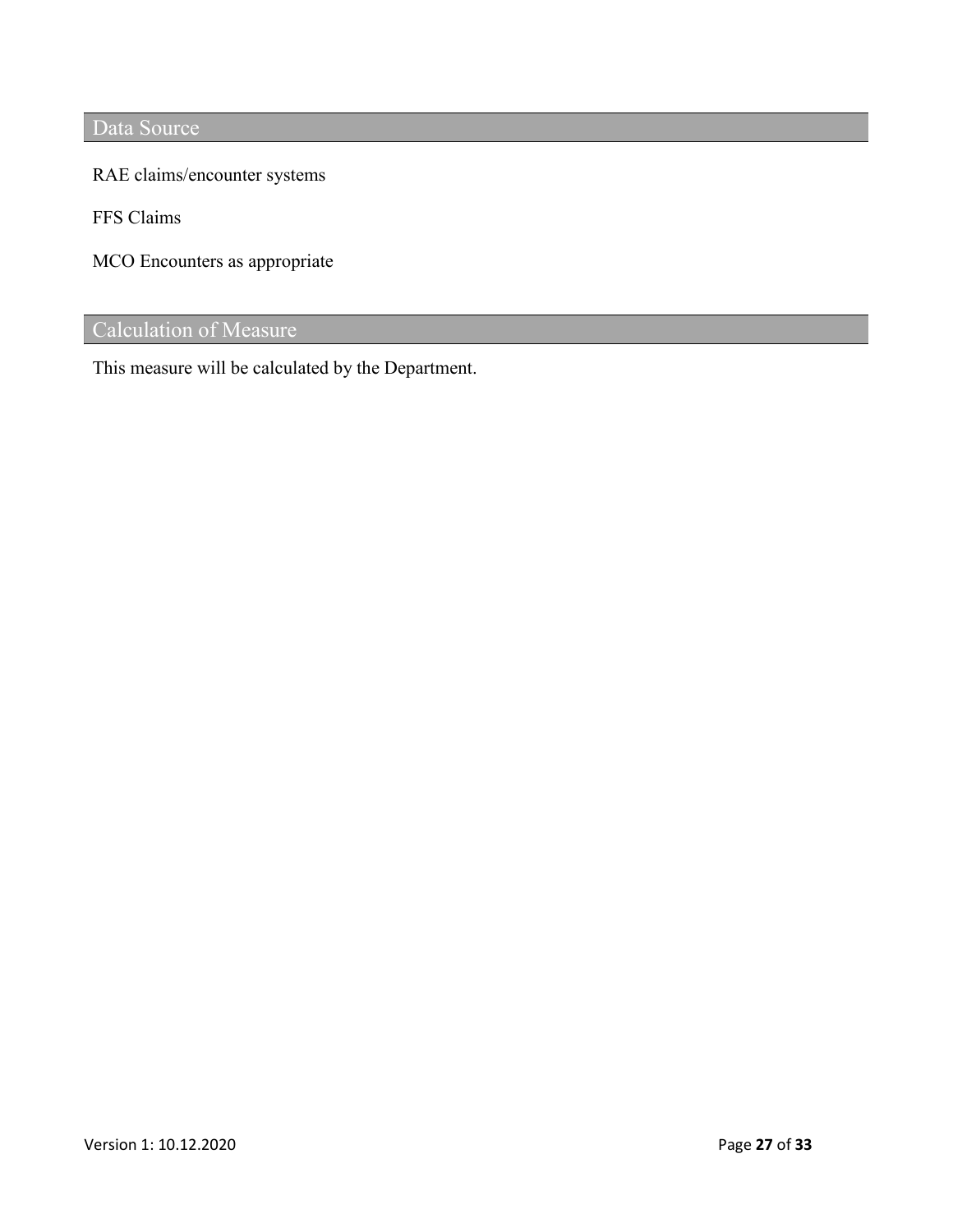# **Indicator 5: Behavioral Health Screening or Assessment for children in the Foster Care system**

### Measure Description

Percentage of foster care children who received a behavioral screening or assessment on or within 30 days of ACC enrollment.

#### Measurement Period

Triggering event: July 1, 2020 to June 1, 2021

Full Measurement Period: July 1, 2020 to June 30, 2021

Denominator

Total number of members who became Medicaid eligible on or after July 1, 2020 based on aid code and are assigned to a RAE. Members must be continuously enrolled for 30 days from the date of ACC enrollment.

#### **Notes:**

- 1. Billing provider type is only used on FFS data for the calculation of this metric.
- 2. If a member moves from one aid category to another, they will not be added to the denominator a second time. Only members new to foster care will count in the denominator.

| <b>Condition</b><br><b>Description</b>                                                  | #<br><b>Event</b> | <b>Detailed Criteria</b>              | <b>Criteria</b><br><b>Connector</b> | Timeframe                          |
|-----------------------------------------------------------------------------------------|-------------------|---------------------------------------|-------------------------------------|------------------------------------|
| Members who became<br>Medicaid eligible based                                           |                   | Aid Codes used to<br>identify members |                                     |                                    |
| on aid code, are enrolled<br>in a RAE for 30 days<br>from the date of ACC<br>enrollment |                   | 10, 11, 12, 13, 19, 20,<br>23         | and                                 | During the<br>evaluation<br>period |

#### Population Exclusions

| <b>Condition</b><br><b>Description</b>               | <b>Billing</b><br>Provider<br><b>Type</b> | <b>HCPCS</b> | <b>UB</b><br>Revenue | <b>UB</b><br><b>Type</b><br><sub>of</sub><br><b>Bill</b> | <b>POS</b> |
|------------------------------------------------------|-------------------------------------------|--------------|----------------------|----------------------------------------------------------|------------|
| Psychiatric<br>residential treatment<br>center (when | 30                                        |              | 0911                 |                                                          |            |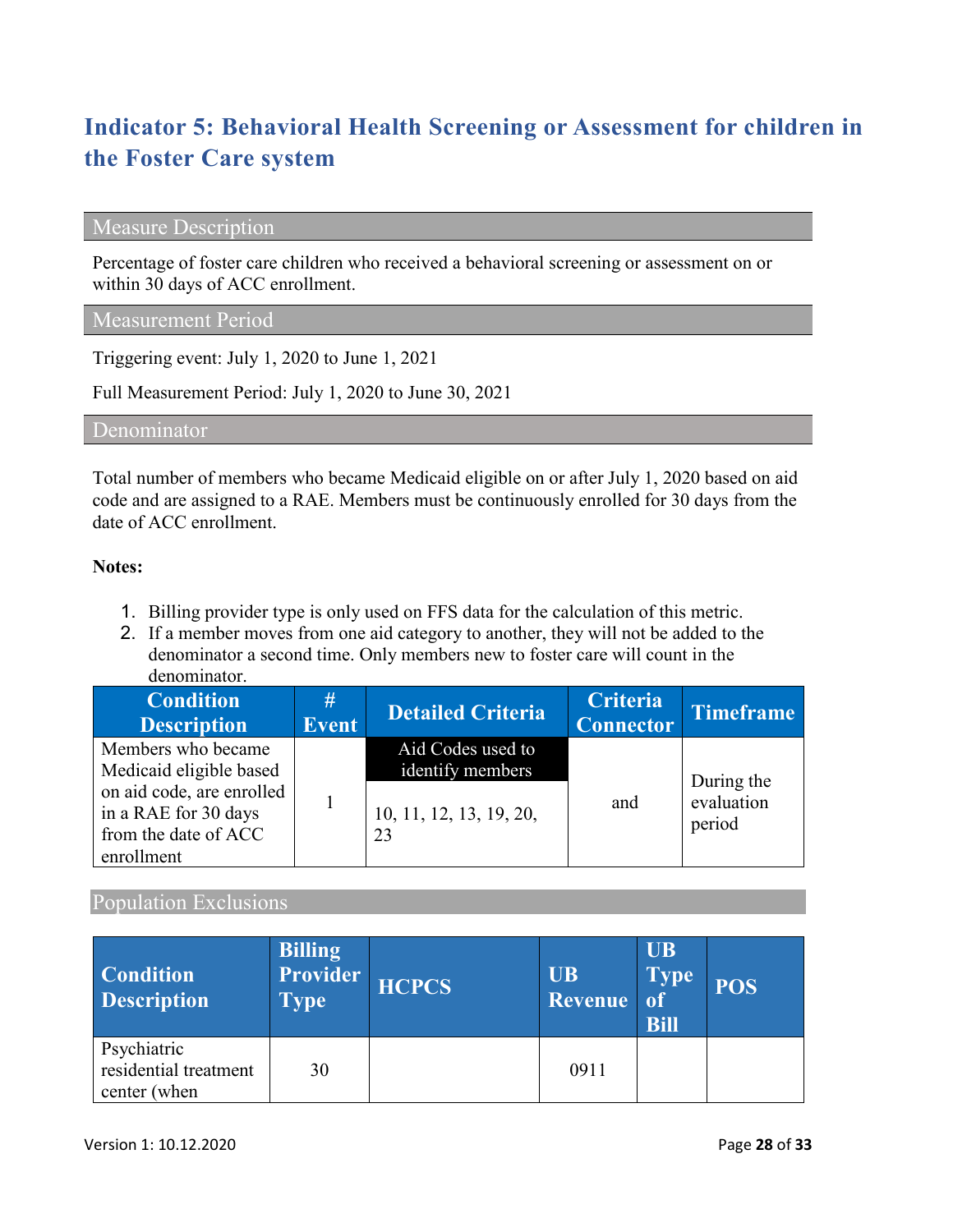| services are paid for<br>by Fee For Service)                                             |    |                                                                                                                                     |  |        |
|------------------------------------------------------------------------------------------|----|-------------------------------------------------------------------------------------------------------------------------------------|--|--------|
| Residential Child<br>Care Facility (when<br>services are paid for<br>by Fee For Service) | 52 | 90791, 90792,<br>90785, 90832,<br>90834, 90837,<br>90846, 90847,<br>90853, 96101,<br>96102, 90833,<br>90836, 90839,<br>90840, 90863 |  | 11, 14 |

Exclude members with aid code 70 from denominator.

Numerator

Total number of members from the denominator who received one of the following services on or within 30 days of ACC enrollment:

| <b>Condition</b><br><b>Description</b>    | #<br><b>Event</b> | <b>Detailed Criteria</b>                                                                                                                                                                                                                             |      | <b>Criteria</b><br><b>Connector</b> | <b>Timeframe</b>                                     |
|-------------------------------------------|-------------------|------------------------------------------------------------------------------------------------------------------------------------------------------------------------------------------------------------------------------------------------------|------|-------------------------------------|------------------------------------------------------|
| Members<br>included in the<br>denominator |                   |                                                                                                                                                                                                                                                      |      | and                                 | During evaluation<br>period                          |
| Outpatient visit<br>with a PCMP           |                   | 90791, 90832, 90834,<br>90837, 90846, 90847                                                                                                                                                                                                          |      | <sub>or</sub>                       | Within 30 days<br>from the date of<br>RAE enrollment |
| At least one of the<br>following services |                   | Codes to identify follow-up Assessment<br>in a Behavioral Health Setting using a<br>Behavioral Health Screen or Evaluation<br>and Management Codes, including<br><b>Emergency Department E&amp;M Codes</b><br>and Consultation E&M Codes<br>CPT/HCPC | with | <b>Billing</b><br>Provider<br>Type  | Within 30 days<br>from the date of<br>RAE enrollment |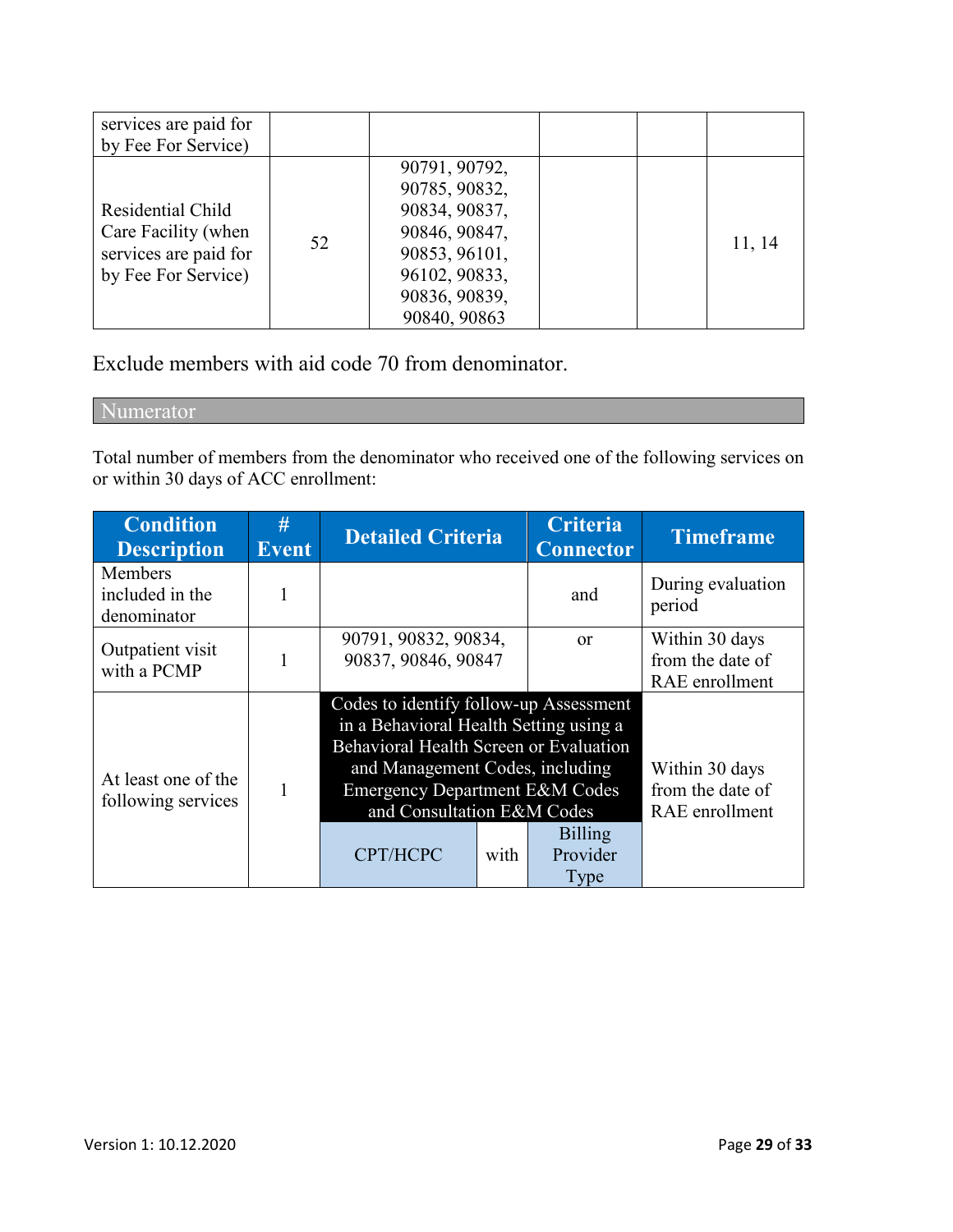| H0002, 90791,                     |               | 37, 35, 38,    |                  |
|-----------------------------------|---------------|----------------|------------------|
|                                   |               |                |                  |
| 90792, 90832,                     |               | 25,            |                  |
| 90833, 90834,                     |               |                |                  |
| 90836, 90837,                     |               |                |                  |
| 90838, 90846,                     |               |                |                  |
| 90847, 99201-                     |               |                |                  |
| 99205, 99211-                     |               |                |                  |
| 99215, 99217-                     |               |                |                  |
| 99226, 99231-                     |               |                |                  |
| 99236, 99238,                     |               |                |                  |
| 99239, 99304-                     |               |                |                  |
| 99310, 99315,                     |               |                |                  |
| 99316, 99318,                     |               |                |                  |
|                                   |               |                |                  |
| 99324-99328,                      |               |                |                  |
| 99334-99337,                      |               |                |                  |
| 99341-99345,                      |               |                |                  |
| 99347-99350,                      |               |                |                  |
| 99366, 99367,                     |               |                |                  |
| 99368, 99441-                     |               |                |                  |
| 99443, 99281-                     |               |                |                  |
| 99285, 99241-                     |               |                |                  |
| 99245, 99251-                     |               |                |                  |
|                                   |               |                |                  |
|                                   |               |                |                  |
| 99255                             |               |                |                  |
| UB Revenue Code 0529 or 0900 with |               |                |                  |
|                                   | the following |                |                  |
|                                   |               | <b>Billing</b> |                  |
| CPT/HCPC                          |               | Provider       |                  |
|                                   |               | Type           |                  |
| H0002, 90791,                     |               |                |                  |
| 90792, 90832,                     |               |                |                  |
| 90833, 90834,                     |               |                |                  |
| 90836, 90837,                     |               |                |                  |
|                                   |               |                |                  |
| 90838, 90846,<br>90847, 99201-    |               |                |                  |
|                                   |               |                |                  |
| 99205, 99211-                     |               |                |                  |
| 99215, 99217-                     | with          |                | Within 30 days   |
| 99226, 99231-                     |               | 32, 45         | from the date of |
| 99236, 99238,                     |               |                | RAE enrollment   |
| 99239, 99304-                     |               |                |                  |
| 99310, 99315,                     |               |                |                  |
| 99316, 99318,                     |               |                |                  |
| 99324-99328,                      |               |                |                  |
| 99334-99337,                      |               |                |                  |
| 99341-99345,                      |               |                |                  |
| 99347-99350,<br>99366, 99367,     |               |                |                  |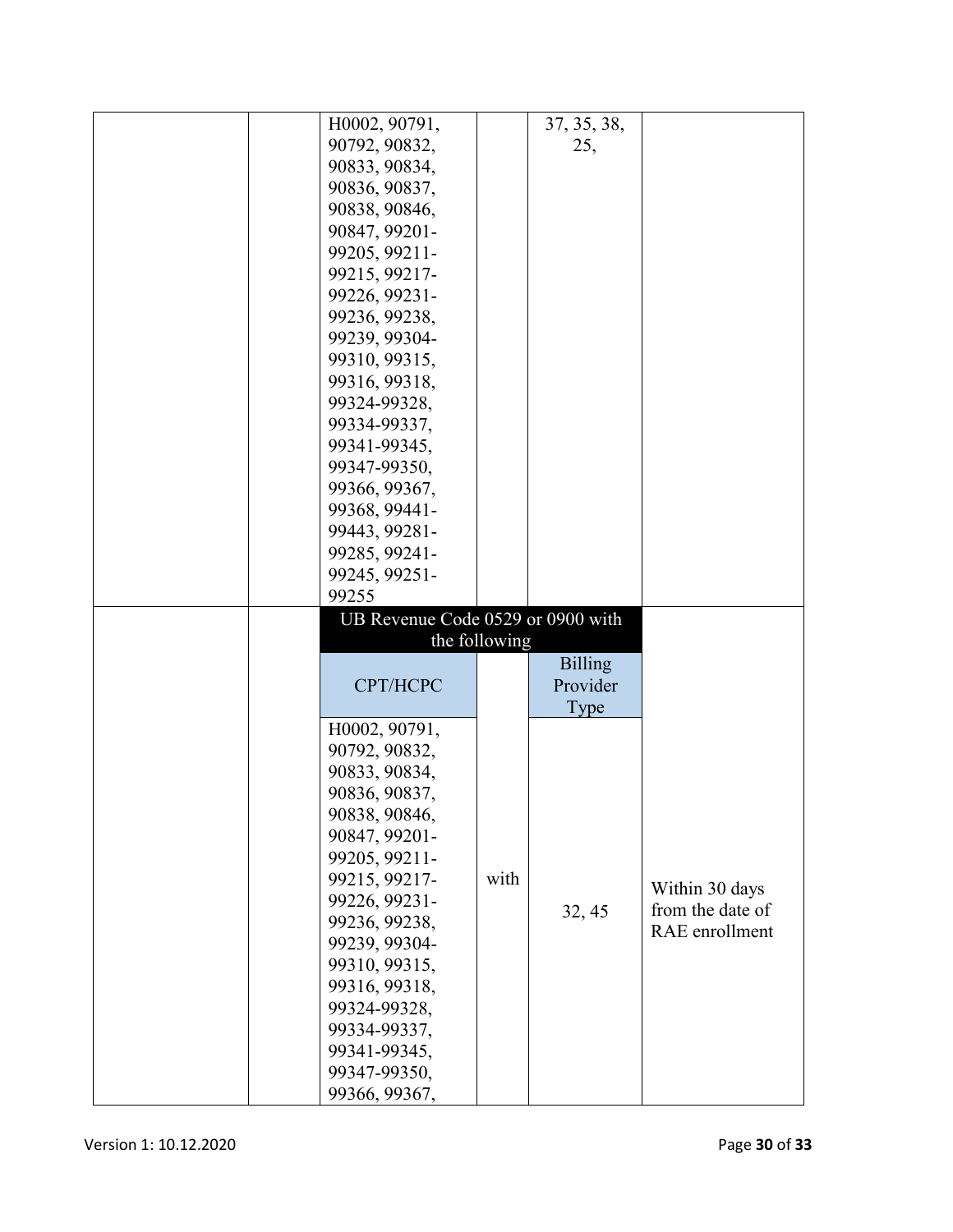| 99368, 99441-                  |  |
|--------------------------------|--|
| 99443, 99281-<br>99285, 99241- |  |
| 99245, 99251-                  |  |
| 99255                          |  |

# Continuous Enrollment Criteria

Members must be continuously enrolled in the ACC for 30 days from the time enrollment began.

# Data Source

RAE claims/encounter systems

FFS Claims

## Calculation of Measure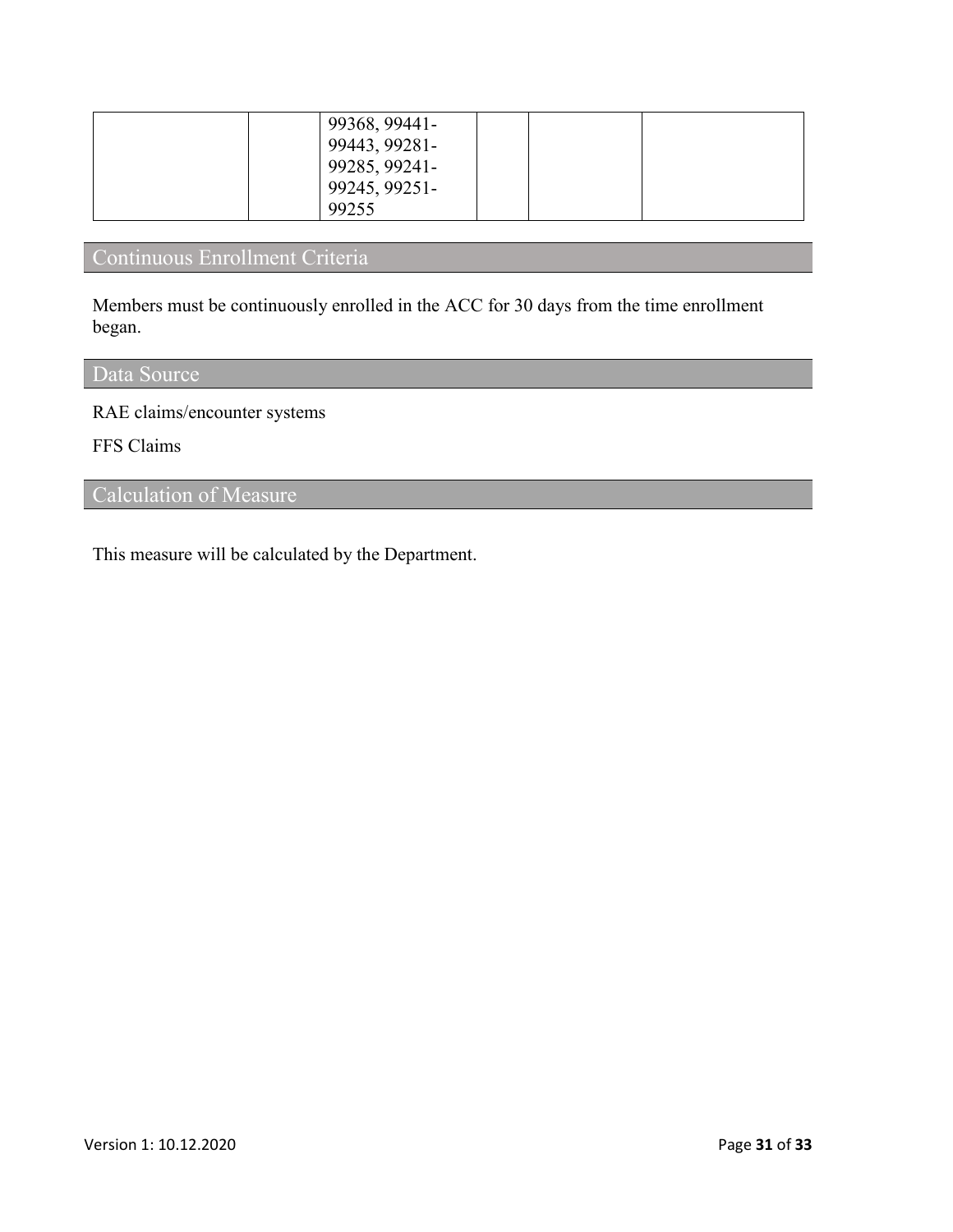# **Appendix A**

## Covered Behavioral Health Diagnosis

### **Covered Mental Health Diagnosis:**

| ICD-10-CM Code |                    |  |  |  |
|----------------|--------------------|--|--|--|
| Ranges         |                    |  |  |  |
| <b>Start</b>   | <b>End Value</b>   |  |  |  |
| Value          |                    |  |  |  |
| F20.0          | F42.3              |  |  |  |
| F42.8          | F48.1              |  |  |  |
| F48.9          | F51.03             |  |  |  |
| F51.09         | F51.12             |  |  |  |
| F51.19         | F51.9              |  |  |  |
| F53.0          | F53.1              |  |  |  |
| F60.0          | F63.9              |  |  |  |
| F68.10         | F <sub>69</sub>    |  |  |  |
| F90.0          | F98.4              |  |  |  |
| F98.8          | F99                |  |  |  |
| R45.1          | R45.2              |  |  |  |
| R45.5          | R <sub>45.82</sub> |  |  |  |

**Covered Substance Use Disorder Diagnosis:**

| <b>ICD-10-CM Code</b> |                  |  |  |  |
|-----------------------|------------------|--|--|--|
| Ranges                |                  |  |  |  |
| <b>Start</b>          | <b>End Value</b> |  |  |  |
| Value                 |                  |  |  |  |
| F10.10                | F10.26           |  |  |  |
| F <sub>10.28</sub>    | F10.96           |  |  |  |
| F10.98                | F13.26           |  |  |  |
| F13.28                | F13.96           |  |  |  |
| F13.98                | F18.159          |  |  |  |
| F18.18                | F18.259          |  |  |  |
| F18.28                | F18.959          |  |  |  |
| F18.980               | F19.16           |  |  |  |
| F19.18                | F19.26           |  |  |  |
| F19.28                | F19.99           |  |  |  |